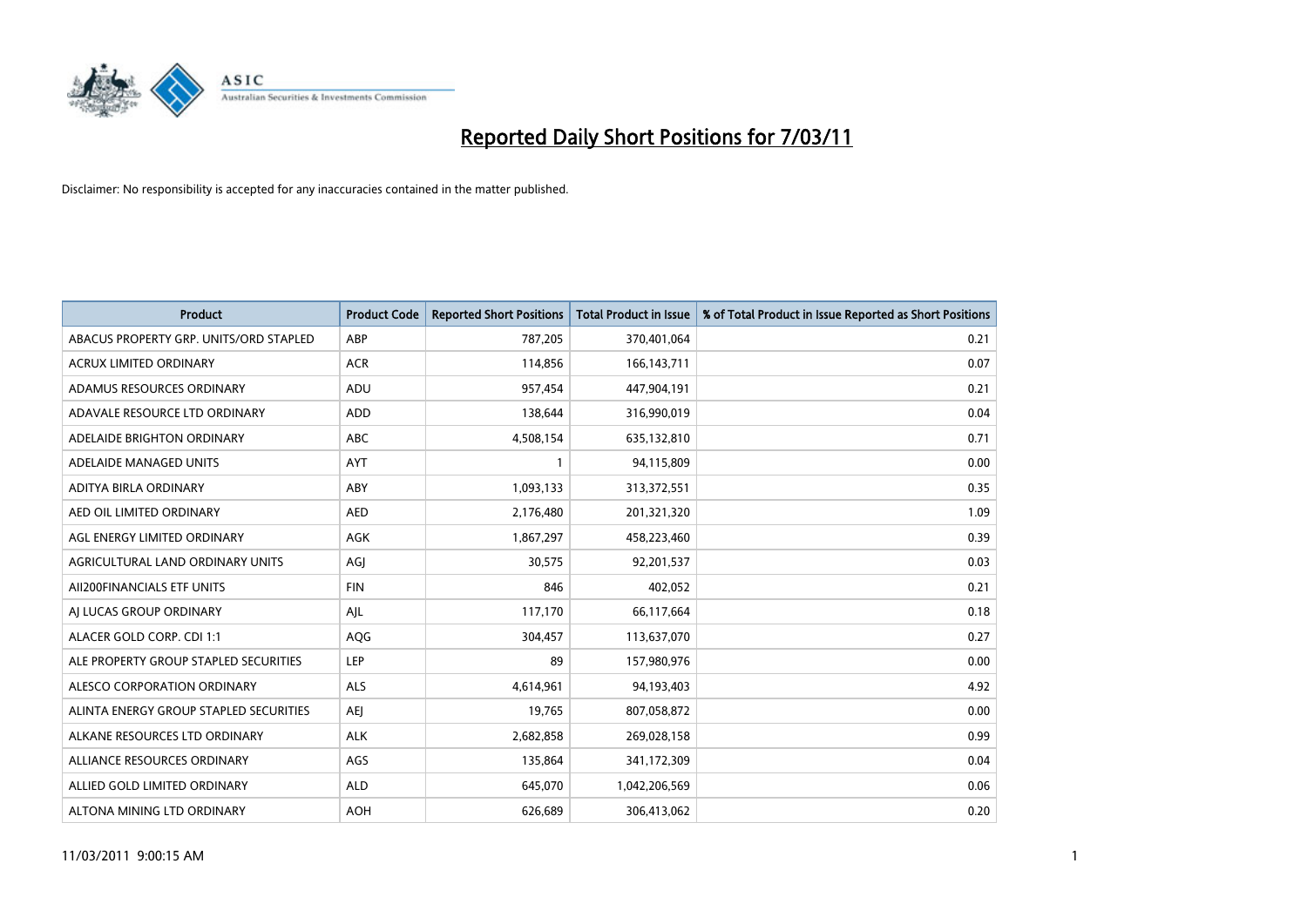

| <b>Product</b>                          | <b>Product Code</b> | <b>Reported Short Positions</b> | Total Product in Issue | % of Total Product in Issue Reported as Short Positions |
|-----------------------------------------|---------------------|---------------------------------|------------------------|---------------------------------------------------------|
| ALUMINA LIMITED ORDINARY                | <b>AWC</b>          | 18,118,544                      | 2,440,196,187          | 0.72                                                    |
| AMADEUS ENERGY ORDINARY                 | AMU                 | 454,000                         | 300,288,855            | 0.15                                                    |
| AMALGAMATED HOLDINGS ORDINARY           | <b>AHD</b>          | 2,371                           | 157,452,483            | 0.00                                                    |
| AMCOR LIMITED ORDINARY                  | <b>AMC</b>          | 4,205,750                       | 1,225,519,046          | 0.33                                                    |
| AMP CAPITAL CHINA ORDINARY UNITS        | AGF                 | 65,310                          | 337,034,455            | 0.02                                                    |
| AMP LIMITED ORDINARY                    | AMP                 | 54,895,716                      | 2,094,424,200          | 2.61                                                    |
| AMPELLA MINING ORDINARY                 | <b>AMX</b>          | 191,101                         | 202,975,108            | 0.08                                                    |
| ANSELL LIMITED ORDINARY                 | <b>ANN</b>          | 4,822,449                       | 133,007,903            | 3.63                                                    |
| ANTARES ENERGY LTD ORDINARY             | <b>AZZ</b>          | 1,989,090                       | 283,000,000            | 0.71                                                    |
| ANZ BANKING GRP LTD ORDINARY            | ANZ                 | 3,981,028                       | 2,596,363,866          | 0.14                                                    |
| APA GROUP STAPLED SECURITIES            | <b>APA</b>          | 5,805,066                       | 551,689,118            | 1.05                                                    |
| APEX MINERALS NL ORDINARY               | <b>AXM</b>          | 885,146                         | 3,917,821,105          | 0.02                                                    |
| APN EUROPEAN RETAIL UNITS STAPLED SEC.  | <b>AEZ</b>          | 11,832                          | 544,910,660            | 0.00                                                    |
| APN NEWS & MEDIA ORDINARY               | <b>APN</b>          | 14,732,323                      | 606,084,019            | 2.46                                                    |
| AQUARIUS PLATINUM. ORDINARY             | <b>AQP</b>          | 2,748,634                       | 463,266,640            | 0.60                                                    |
| AQUILA RESOURCES ORDINARY               | <b>AQA</b>          | 3,135,841                       | 374,323,124            | 0.82                                                    |
| ARAFURA RESOURCE LTD ORDINARY           | <b>ARU</b>          | 3,479,651                       | 367,930,342            | 0.95                                                    |
| ARB CORPORATION ORDINARY                | <b>ARP</b>          | 2,828                           | 72,481,302             | 0.00                                                    |
| ARDENT LEISURE GROUP STAPLED SECURITIES | AAD                 | 1,445,629                       | 318,147,978            | 0.44                                                    |
| ARGO INVESTMENTS ORDINARY               | ARG                 | 1,400                           | 608,762,940            | 0.00                                                    |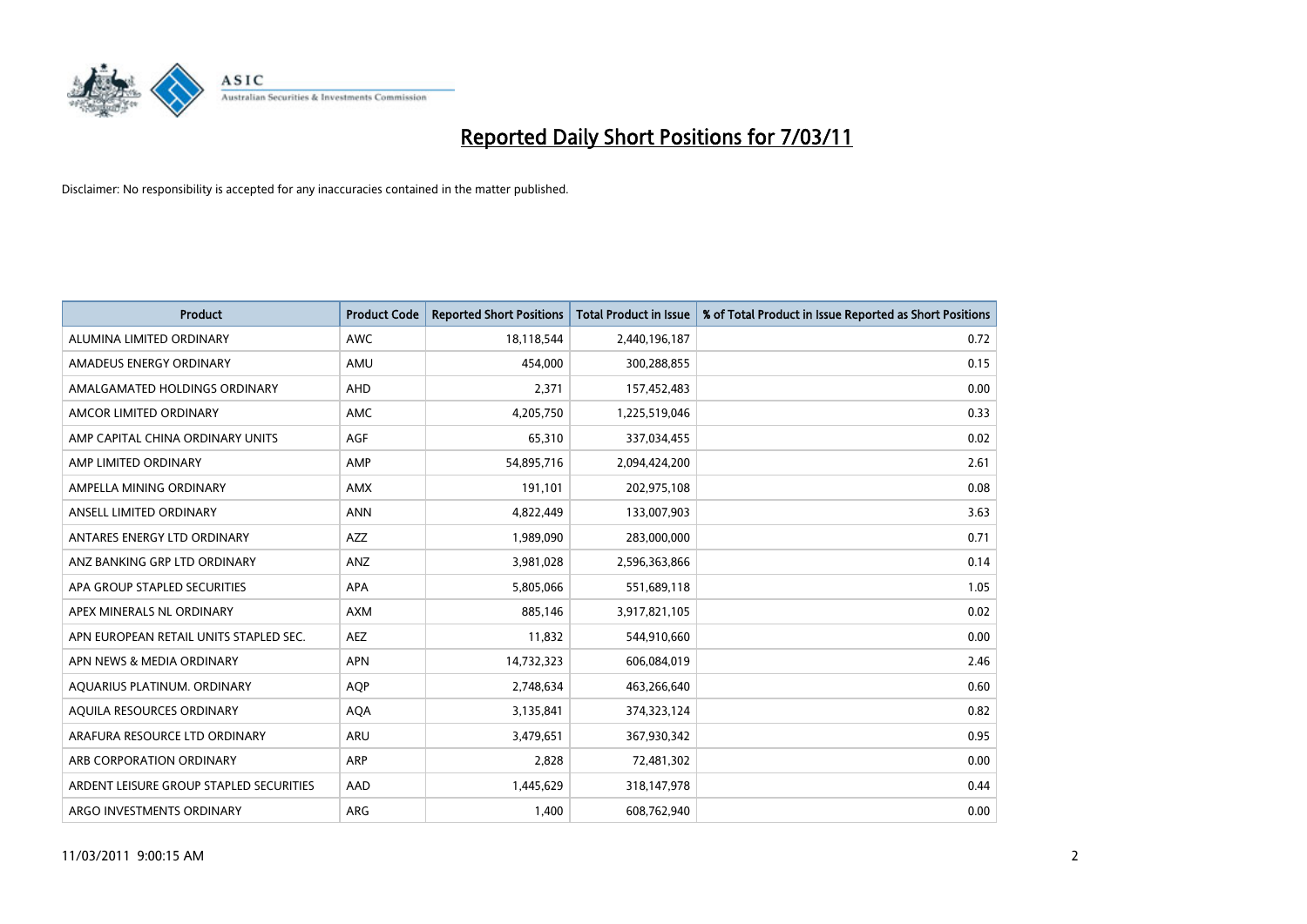

| Product                                 | <b>Product Code</b> | <b>Reported Short Positions</b> | <b>Total Product in Issue</b> | % of Total Product in Issue Reported as Short Positions |
|-----------------------------------------|---------------------|---------------------------------|-------------------------------|---------------------------------------------------------|
| ARISTOCRAT LEISURE ORDINARY             | ALL                 | 25,746,493                      | 533,983,910                   | 4.82                                                    |
| ASCIANO LIMITED ORDINARY                | <b>AIO</b>          | 20,468,012                      | 2,926,103,883                 | 0.70                                                    |
| ASG GROUP LIMITED ORDINARY              | ASZ                 | 6,170                           | 168,247,718                   | 0.00                                                    |
| ASPEN GROUP ORD/UNITS STAPLED           | <b>APZ</b>          | 1,041,761                       | 592,674,670                   | 0.16                                                    |
| ASPIRE MINING LTD ORDINARY              | <b>AKM</b>          | 61,688                          | 534,723,044                   | 0.01                                                    |
| ASTRO JAP PROP GROUP STAPLED SECURITIES | AJA                 | 17,036                          | 50,821,741                    | 0.04                                                    |
| ASX LIMITED ORDINARY                    | <b>ASX</b>          | 828,529                         | 175,136,729                   | 0.47                                                    |
| ATLANTIC LIMITED ORDINARY               | ATI                 | 616,983                         | 112,253,148                   | 0.55                                                    |
| ATLAS IRON LIMITED ORDINARY             | <b>AGO</b>          | 8,720,283                       | 814,619,834                   | 1.06                                                    |
| <b>AURORA OIL &amp; GAS ORDINARY</b>    | <b>AUT</b>          | 717,345                         | 403,437,342                   | 0.16                                                    |
| AUSDRILL LIMITED ORDINARY               | ASL                 | 414,768                         | 262,933,906                   | 0.15                                                    |
| AUSENCO LIMITED ORDINARY                | AAX                 | 4,066,564                       | 122,511,701                   | 3.31                                                    |
| <b>AUSTAL LIMITED ORDINARY</b>          | ASB                 | 152,002                         | 188,069,638                   | 0.07                                                    |
| <b>AUSTAR UNITED ORDINARY</b>           | <b>AUN</b>          | 6,845,329                       | 1,271,357,418                 | 0.54                                                    |
| AUSTBROKERS HOLDINGS ORDINARY           | <b>AUB</b>          | 2                               | 54,339,433                    | 0.00                                                    |
| AUSTIN ENGINEERING ORDINARY             | ANG                 | 21,562                          | 71,714,403                    | 0.03                                                    |
| <b>AUSTRALAND ASSETS ASSETS</b>         | AAZPB               | 1,168                           | 2,750,000                     | 0.04                                                    |
| AUSTRALAND PROPERTY STAPLED SECURITY    | <b>ALZ</b>          | 519,914                         | 576,837,197                   | 0.08                                                    |
| AUSTRALIAN AGRICULT, ORDINARY           | AAC                 | 4,409,612                       | 264,264,459                   | 1.64                                                    |
| AUSTRALIAN EDUCATION UNITS              | <b>AEU</b>          | 625,000                         | 134,973,383                   | 0.46                                                    |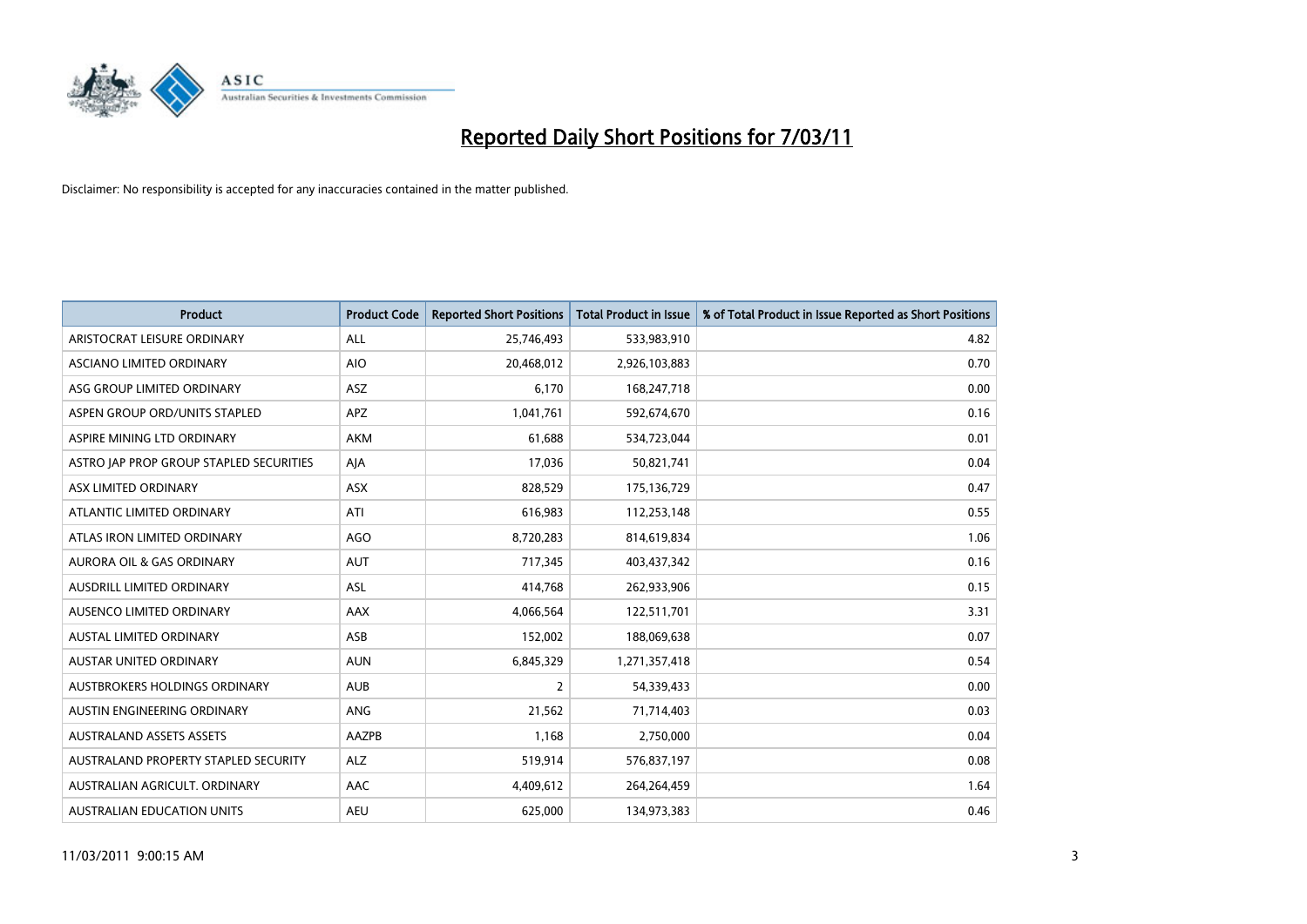

| Product                              | <b>Product Code</b> | <b>Reported Short Positions</b> | <b>Total Product in Issue</b> | % of Total Product in Issue Reported as Short Positions |
|--------------------------------------|---------------------|---------------------------------|-------------------------------|---------------------------------------------------------|
| AUSTRALIAN FOUNDAT, ORDINARY         | AFI                 | 100                             | 1,016,903,220                 | 0.00                                                    |
| AUSTRALIAN INFRASTR, UNITS/ORDINARY  | <b>AIX</b>          | 379,198                         | 620,733,944                   | 0.07                                                    |
| AUSTRALIAN MINES LTD ORDINARY        | <b>AUZ</b>          | 1,400,000                       | 396,909,440                   | 0.35                                                    |
| AUSTRALIAN PHARM. ORDINARY           | API                 | 1,070,002                       | 488,115,883                   | 0.21                                                    |
| AUTOMOTIVE HOLDINGS ORDINARY         | <b>AHE</b>          | 164,892                         | 226,387,577                   | 0.07                                                    |
| AVEXA LIMITED ORDINARY               | <b>AVX</b>          | 243,657                         | 847,688,779                   | 0.03                                                    |
| AWE LIMITED ORDINARY                 | <b>AWE</b>          | 3,776,652                       | 521,871,941                   | 0.71                                                    |
| AXA ASIA PACIFIC ORDINARY            | <b>AXA</b>          | 3,678,655                       | 2,067,095,545                 | 0.17                                                    |
| AZUMAH RESOURCES ORDINARY            | <b>AZM</b>          | 24,569                          | 272,696,055                   | 0.01                                                    |
| <b>BANDANNA ENERGY ORDINARY</b>      | <b>BND</b>          | 97,433                          | 426,265,482                   | 0.03                                                    |
| BANK OF QUEENSLAND. ORDINARY         | <b>BOQ</b>          | 2,685,035                       | 222,072,957                   | 1.21                                                    |
| <b>BANNERMAN RESOURCES ORDINARY</b>  | <b>BMN</b>          | 83,985                          | 234,435,934                   | 0.03                                                    |
| <b>BASS STRAIT OIL CO ORDINARY</b>   | <b>BAS</b>          | 1,482                           | 291,030,250                   | 0.00                                                    |
| <b>BATHURST RESOURCES ORDINARY</b>   | <b>BTU</b>          | 3,778,569                       | 613,291,330                   | 0.62                                                    |
| <b>BAUXITE RESOURCE LTD ORDINARY</b> | <b>BAU</b>          | 96,297                          | 235,379,896                   | 0.04                                                    |
| <b>BC IRON LIMITED ORDINARY</b>      | <b>BCI</b>          | 42,026                          | 94,111,000                    | 0.04                                                    |
| <b>BEACH ENERGY LIMITED ORDINARY</b> | <b>BPT</b>          | 2,833,219                       | 1,099,021,290                 | 0.25                                                    |
| BENDIGO AND ADELAIDE ORDINARY        | <b>BEN</b>          | 6,791,908                       | 357,645,518                   | 1.89                                                    |
| BERKELEY RESOURCES ORDINARY          | <b>BKY</b>          | 102,986                         | 158,938,148                   | 0.06                                                    |
| BETASHARES ASX FIN ETF UNITS         | <b>OFN</b>          | 28,500                          | 4,509,251                     | 0.63                                                    |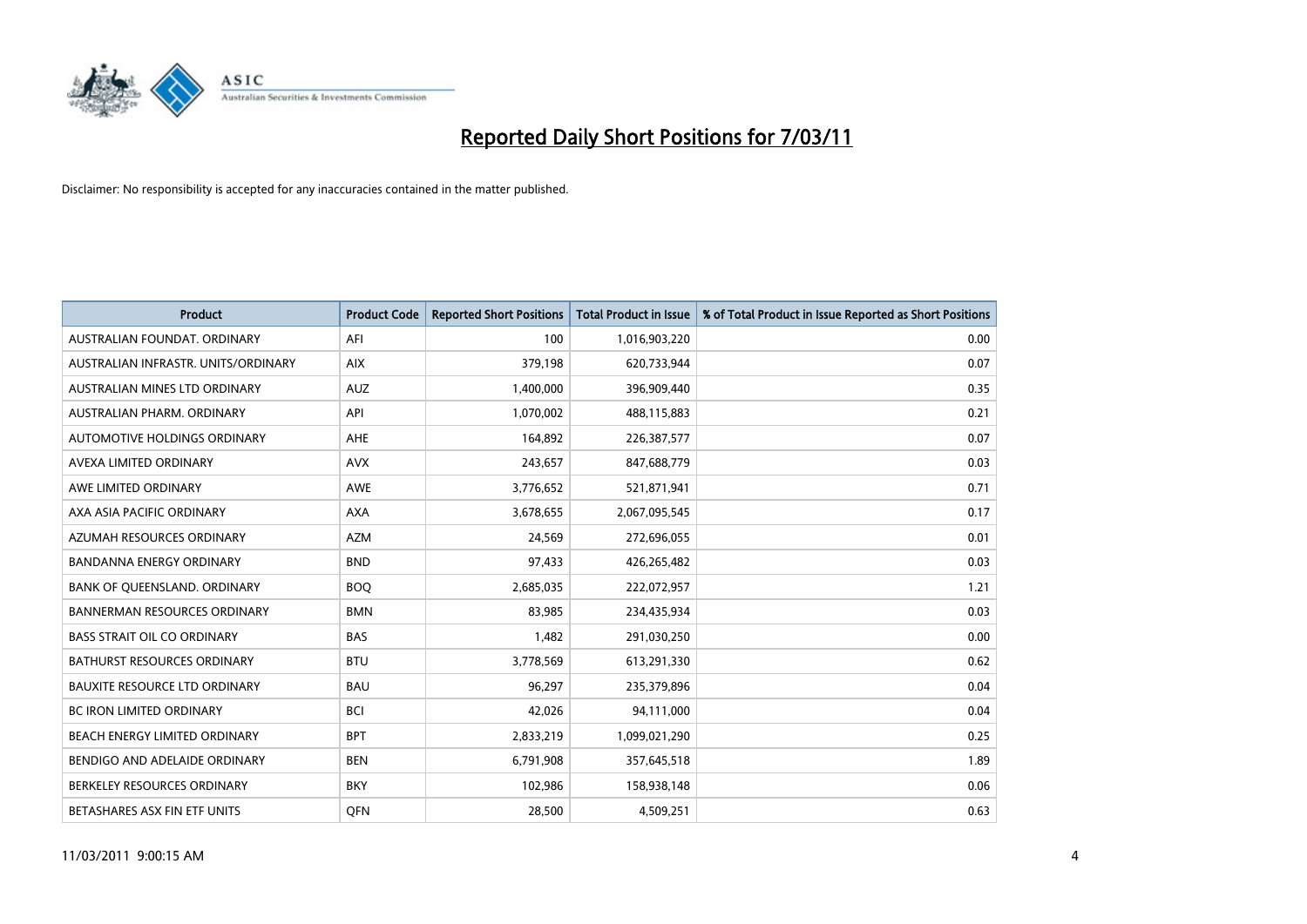

| <b>Product</b>                           | <b>Product Code</b> | <b>Reported Short Positions</b> | <b>Total Product in Issue</b> | % of Total Product in Issue Reported as Short Positions |
|------------------------------------------|---------------------|---------------------------------|-------------------------------|---------------------------------------------------------|
| BETASHARES ASX RES ETF UNITS             | <b>ORE</b>          | 145,000                         | 4,519,432                     | 3.21                                                    |
| BHP BILLITON LIMITED ORDINARY            | <b>BHP</b>          | 34,596,471                      | 3,356,081,497                 | 1.00                                                    |
| <b>BILLABONG ORDINARY</b>                | <b>BBG</b>          | 11,657,161                      | 253,613,826                   | 4.60                                                    |
| <b>BIOTA HOLDINGS ORDINARY</b>           | <b>BTA</b>          | 2,214,706                       | 181,417,556                   | 1.23                                                    |
| <b>BISALLOY STEEL ORDINARY</b>           | <b>BIS</b>          | 84,480                          | 216,455,965                   | 0.04                                                    |
| BKI INVESTMENT LTD ORDINARY              | <b>BKI</b>          | 508                             | 420,919,092                   | 0.00                                                    |
| <b>BLACKTHORN RESOURCES ORDINARY</b>     | <b>BTR</b>          | 35,848                          | 106,885,300                   | 0.03                                                    |
| <b>BLUESCOPE STEEL LTD ORDINARY</b>      | <b>BSL</b>          | 30,085,739                      | 1,842,207,385                 | 1.61                                                    |
| <b>BOART LONGYEAR ORDINARY</b>           | <b>BLY</b>          | 3,742,594                       | 461,163,412                   | 0.82                                                    |
| <b>BOOM LOGISTICS ORDINARY</b>           | <b>BOL</b>          | 337,999                         | 461,500,712                   | 0.07                                                    |
| <b>BORAL LIMITED, ORDINARY</b>           | <b>BLD</b>          | 29,411,425                      | 724,462,726                   | 4.01                                                    |
| BOTSWANA METALS LTD ORDINARY             | <b>BML</b>          | 7,000                           | 143,717,013                   | 0.00                                                    |
| <b>BOW ENERGY LIMITED ORDINARY</b>       | <b>BOW</b>          | 1,431,565                       | 348,972,041                   | 0.40                                                    |
| <b>BRADKEN LIMITED ORDINARY</b>          | <b>BKN</b>          | 2,505,146                       | 139,639,929                   | 1.81                                                    |
| <b>BRAMBLES LIMITED ORDINARY</b>         | <b>BXB</b>          | 10,860,650                      | 1,450,683,115                 | 0.70                                                    |
| <b>BREVILLE GROUP LTD ORDINARY</b>       | <b>BRG</b>          | 2.740                           | 129,615,322                   | 0.00                                                    |
| <b>BRICKWORKS LIMITED ORDINARY</b>       | <b>BKW</b>          | 21,800                          | 147,567,333                   | 0.01                                                    |
| <b>BROCKMAN RESOURCES ORDINARY</b>       | <b>BRM</b>          | 72,611                          | 144,803,151                   | 0.05                                                    |
| BT INVESTMENT MNGMNT ORDINARY            | <b>BTT</b>          | 554,785                         | 160,000,000                   | 0.35                                                    |
| <b>BUNNINGS WAREHOUSE ORDINARY UNITS</b> | <b>BWP</b>          | 873,524                         | 479,874,061                   | 0.17                                                    |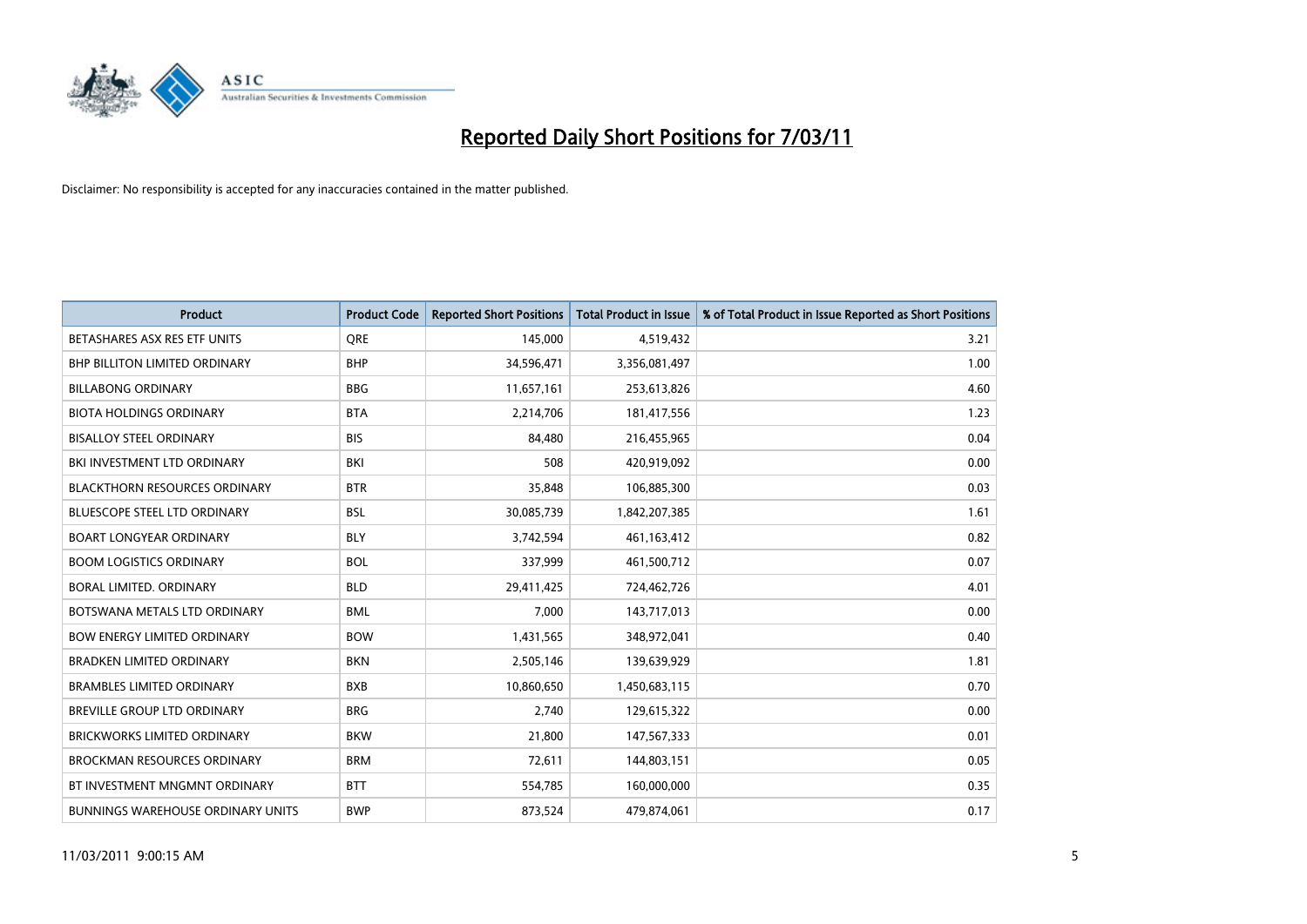

| <b>Product</b>                             | <b>Product Code</b> | <b>Reported Short Positions</b> | <b>Total Product in Issue</b> | % of Total Product in Issue Reported as Short Positions |
|--------------------------------------------|---------------------|---------------------------------|-------------------------------|---------------------------------------------------------|
| <b>BURU ENERGY ORDINARY</b>                | <b>BRU</b>          | 155,589                         | 182,780,549                   | 0.09                                                    |
| CABCHARGE AUSTRALIA ORDINARY               | CAB                 | 1,159,065                       | 120,437,014                   | 0.97                                                    |
| CALTEX AUSTRALIA ORDINARY                  | <b>CTX</b>          | 5,554,128                       | 270,000,000                   | 2.04                                                    |
| CAMPBELL BROTHERS ORDINARY                 | <b>CPB</b>          | 61,150                          | 67,503,411                    | 0.09                                                    |
| CAPE LAMBERT RES LTD ORDINARY              | <b>CFE</b>          | 623,839                         | 571,849,603                   | 0.10                                                    |
| CARABELLA RES LTD ORDINARY                 | <b>CLR</b>          | 17,200                          | 38,626,388                    | 0.04                                                    |
| <b>CARBON ENERGY ORDINARY</b>              | <b>CNX</b>          | 1,225,284                       | 670,872,650                   | 0.17                                                    |
| <b>CARDNO LIMITED ORDINARY</b>             | CDD                 | 1,046                           | 106,638,932                   | 0.00                                                    |
| CARNARVON PETROLEUM ORDINARY               | <b>CVN</b>          | 3,219,513                       | 687,820,634                   | 0.46                                                    |
| CARNEGIE WAVE ENERGY ORDINARY              | <b>CWE</b>          | 83,000                          | 859,087,627                   | 0.01                                                    |
| CARPATHIAN RESOURCES ORDINARY              | <b>CPN</b>          | 75,000                          | 265,533,501                   | 0.03                                                    |
| CARPENTARIA EXP. LTD ORDINARY              | CAP                 | 9.777                           | 94,341,301                    | 0.01                                                    |
| CARSALES.COM LTD ORDINARY                  | <b>CRZ</b>          | 3,726,103                       | 234,073,300                   | 1.58                                                    |
| CASH CONVERTERS ORD/DIV ACCESS             | <b>CCV</b>          | 94,173                          | 379,761,025                   | 0.02                                                    |
| <b>CASPIAN OIL &amp; GAS ORDINARY</b>      | <b>CIG</b>          | 50.000                          | 1,331,500,513                 | 0.00                                                    |
| CATALPA RESOURCES ORDINARY                 | CAH                 | 1,020,245                       | 177,954,355                   | 0.57                                                    |
| <b>CEC GROUP LIMITED ORDINARY</b>          | <b>CEG</b>          | 1,750                           | 79,662,662                    | 0.00                                                    |
| <b>CELLNET GROUP ORDINARY</b>              | <b>CLT</b>          | 1,342                           | 61,607,477                    | 0.00                                                    |
| CENTRAL PETROLEUM ORDINARY                 | <b>CTP</b>          | 163,513                         | 982,298,842                   | 0.02                                                    |
| <b>CENTRO PROPERTIES UNITS/ORD STAPLED</b> | <b>CNP</b>          | 324.031                         | 972.414.514                   | 0.03                                                    |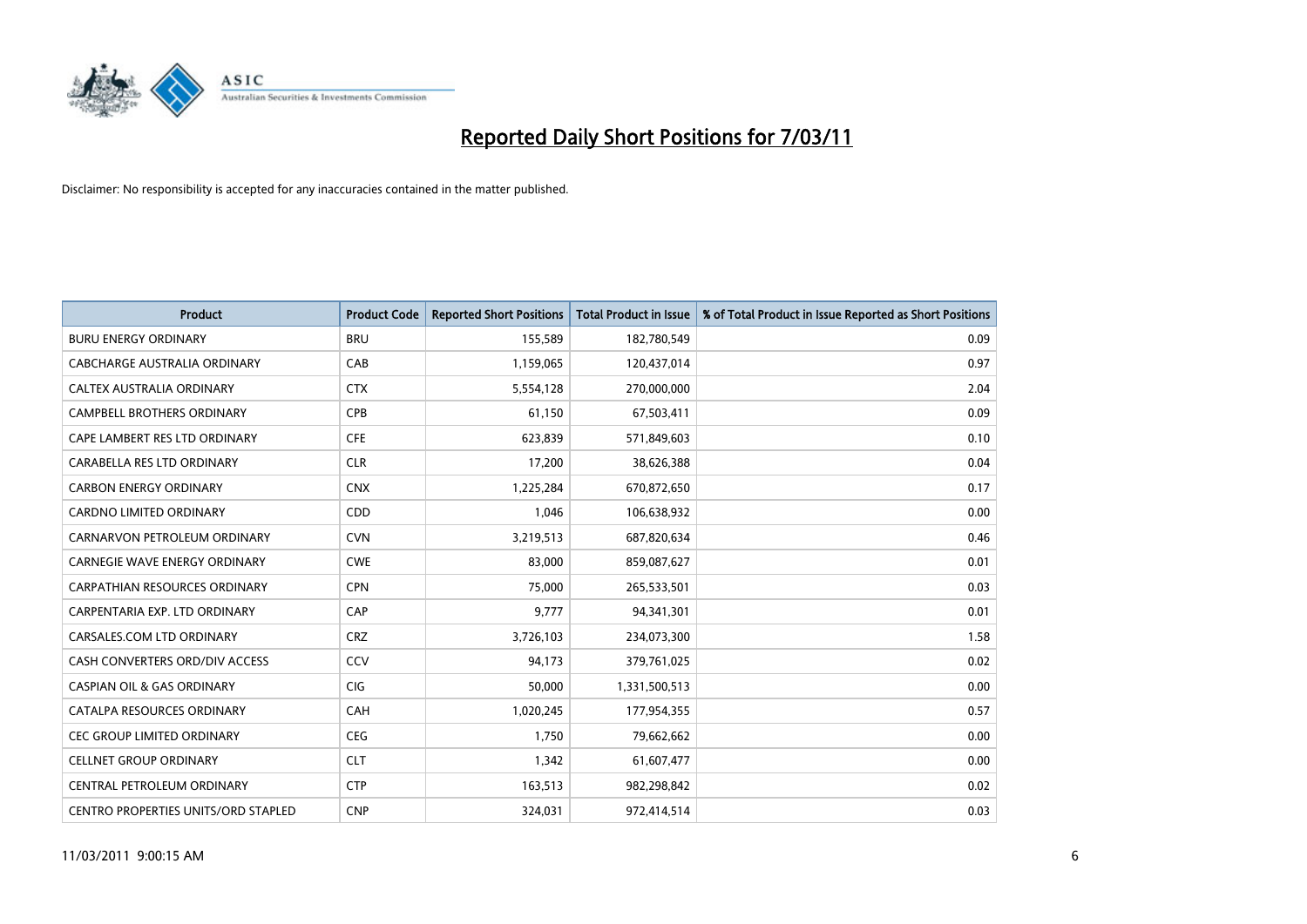

| <b>Product</b>                                | <b>Product Code</b> | <b>Reported Short Positions</b> | <b>Total Product in Issue</b> | % of Total Product in Issue Reported as Short Positions |
|-----------------------------------------------|---------------------|---------------------------------|-------------------------------|---------------------------------------------------------|
| <b>CENTRO RETAIL GROUP STAPLED SECURITIES</b> | <b>CER</b>          | 1,787,134                       | 2,286,399,424                 | 0.08                                                    |
| CERAMIC FUEL CELLS ORDINARY                   | <b>CFU</b>          | 1,178,335                       | 1,201,353,566                 | 0.09                                                    |
| <b>CFS RETAIL PROPERTY UNITS</b>              | <b>CFX</b>          | 41,990,399                      | 2,839,591,911                 | 1.48                                                    |
| CHALICE GOLD MINES ORDINARY                   | <b>CHN</b>          | 59,200                          | 212,455,886                   | 0.03                                                    |
| CHALLENGER DIV.PRO. STAPLED UNITS             | <b>CDI</b>          | 39,684                          | 913,426,007                   | 0.00                                                    |
| <b>CHALLENGER INFRAST, STAPLED UNITS</b>      | <b>CIF</b>          | 276,288                         | 316,223,785                   | 0.09                                                    |
| <b>CHALLENGER LIMITED ORDINARY</b>            | <b>CGF</b>          | 5,598,262                       | 500,435,740                   | 1.12                                                    |
| CHANDLER MACLEOD LTD ORDINARY                 | <b>CMG</b>          | 11,970                          | 463,971,344                   | 0.00                                                    |
| CHARTER HALL GROUP STAPLED US PROHIBIT.       | <b>CHC</b>          | 650,575                         | 306,341,814                   | 0.20                                                    |
| <b>CHARTER HALL OFFICE UNIT</b>               | CQ <sub>O</sub>     | 1,700,523                       | 493,319,730                   | 0.34                                                    |
| <b>CHARTER HALL RETAIL UNITS</b>              | <b>CQR</b>          | 486,892                         | 305,810,723                   | 0.16                                                    |
| CHEMGENEX PHARMACEUT ORDINARY                 | <b>CXS</b>          | 89,061                          | 283,348,870                   | 0.03                                                    |
| CITIGOLD CORP LTD ORDINARY                    | <b>CTO</b>          | 703,900                         | 1,040,278,301                 | 0.07                                                    |
| CLINUVEL PHARMACEUT, ORDINARY                 | <b>CUV</b>          | 19,230                          | 30,379,956                    | 0.06                                                    |
| <b>CLOUGH LIMITED ORDINARY</b>                | <b>CLO</b>          | 399,801                         | 770,916,269                   | 0.05                                                    |
| <b>COAL &amp; ALLIED ORDINARY</b>             | <b>CNA</b>          | 1.178                           | 86,584,735                    | 0.00                                                    |
| COAL OF AFRICA LTD ORDINARY                   | <b>CZA</b>          | 1,027,820                       | 530,514,663                   | 0.19                                                    |
| COALSPUR MINES LTD ORDINARY                   | <b>CPL</b>          | 1,569,477                       | 488,423,859                   | 0.32                                                    |
| COCA-COLA AMATIL ORDINARY                     | <b>CCL</b>          | 5,275,565                       | 756,004,067                   | 0.69                                                    |
| COCHLEAR LIMITED ORDINARY                     | <b>COH</b>          | 1,368,100                       | 56,715,136                    | 2.39                                                    |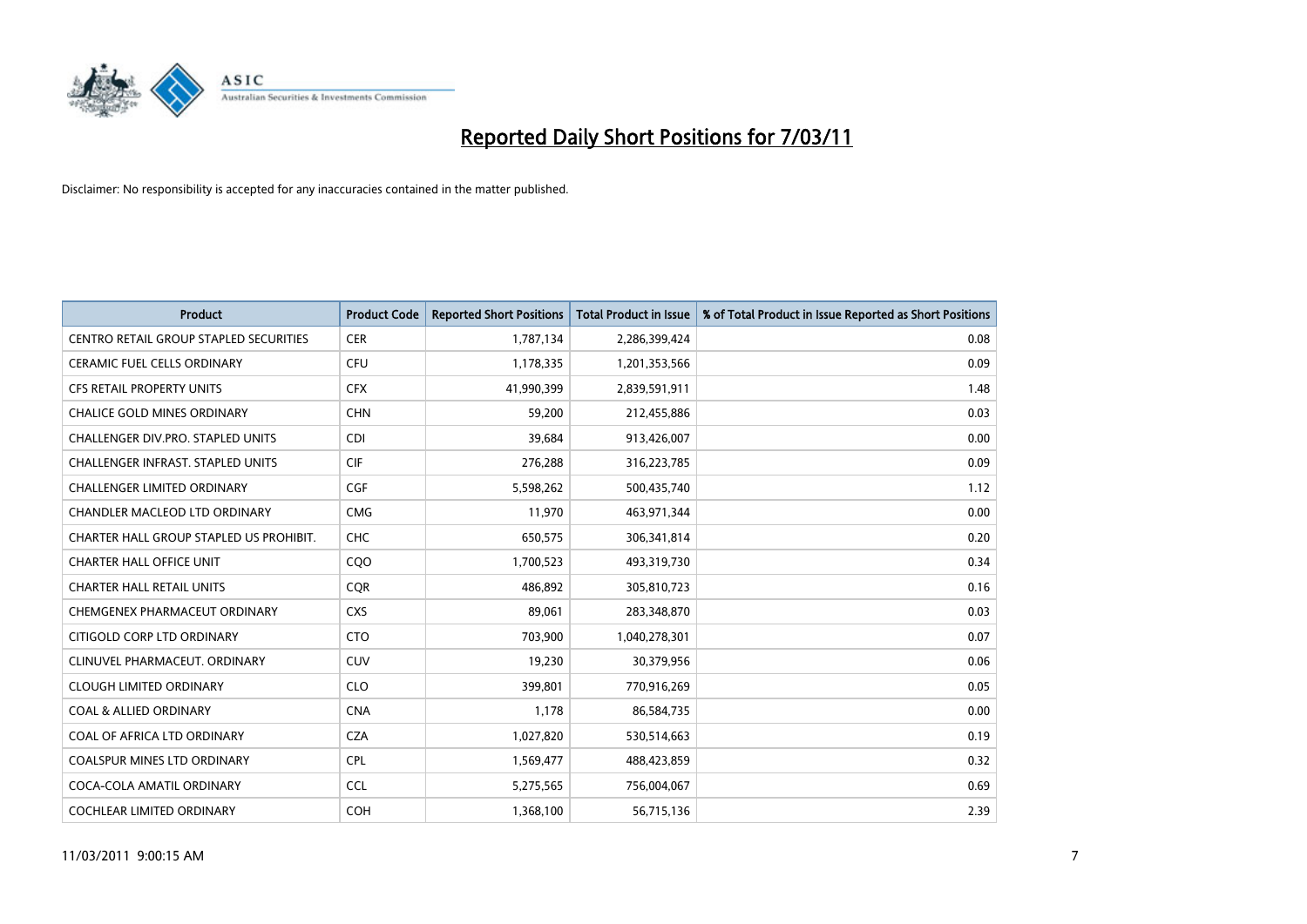

| <b>Product</b>                          | <b>Product Code</b> | <b>Reported Short Positions</b> | Total Product in Issue | % of Total Product in Issue Reported as Short Positions |
|-----------------------------------------|---------------------|---------------------------------|------------------------|---------------------------------------------------------|
| <b>COCKATOO COAL ORDINARY</b>           | <b>COK</b>          | 1,619,108                       | 1,016,096,908          | 0.16                                                    |
| COFFEY INTERNATIONAL ORDINARY           | <b>COF</b>          | 577,865                         | 132,577,523            | 0.43                                                    |
| COMMONWEALTH BANK, ORDINARY             | <b>CBA</b>          | 14,553,195                      | 1,548,932,074          | 0.91                                                    |
| COMMONWEALTH PROP ORDINARY UNITS        | <b>CPA</b>          | 16,797,669                      | 2,449,599,711          | 0.69                                                    |
| <b>COMPASS RESOURCES ORDINARY</b>       | <b>CMR</b>          | 160,952                         | 147,402,920            | 0.11                                                    |
| <b>COMPUTERSHARE LTD ORDINARY</b>       | <b>CPU</b>          | 2,791,872                       | 555,664,059            | 0.48                                                    |
| <b>CONNECTEAST GROUP STAPLED</b>        | <b>CEU</b>          | 48,464,224                      | 3,940,145,951          | 1.23                                                    |
| CONQUEST MINING ORDINARY                | <b>CQT</b>          | 123,400                         | 583,241,478            | 0.02                                                    |
| CONSOLIDATED MEDIA, ORDINARY            | <b>CMI</b>          | 1,965,312                       | 561,834,996            | 0.34                                                    |
| CONTANGO MICROCAP ORDINARY              | <b>CTN</b>          | 7,500                           | 145,708,783            | 0.01                                                    |
| <b>COOPER ENERGY LTD ORDINARY</b>       | <b>COE</b>          | 1,464,549                       | 292,576,001            | 0.51                                                    |
| COPPER STRIKE LTD ORDINARY              | <b>CSE</b>          | 714                             | 129,455,571            | 0.00                                                    |
| <b>CORDLIFE LIMITED ORDINARY</b>        | CBB                 |                                 | 145,360,920            | 0.00                                                    |
| <b>COUNT FINANCIAL ORDINARY</b>         | COU                 | 691,875                         | 262,212,976            | 0.27                                                    |
| <b>CRANE GROUP LIMITED ORDINARY</b>     | <b>CRG</b>          | 1,444,956                       | 79,110,667             | 1.83                                                    |
| <b>CROMWELL PROP STAPLED SECURITIES</b> | <b>CMW</b>          | 9.063                           | 912,786,005            | 0.00                                                    |
| <b>CROWN LIMITED ORDINARY</b>           | <b>CWN</b>          | 2,986,438                       | 754,131,800            | 0.37                                                    |
| <b>CSG LIMITED ORDINARY</b>             | CSV                 | 893,538                         | 244,933,695            | 0.37                                                    |
| <b>CSL LIMITED ORDINARY</b>             | <b>CSL</b>          | 8,460,324                       | 544,690,565            | 1.52                                                    |
| <b>CSR LIMITED ORDINARY</b>             | <b>CSR</b>          | 4,470,604                       | 506,000,315            | 0.89                                                    |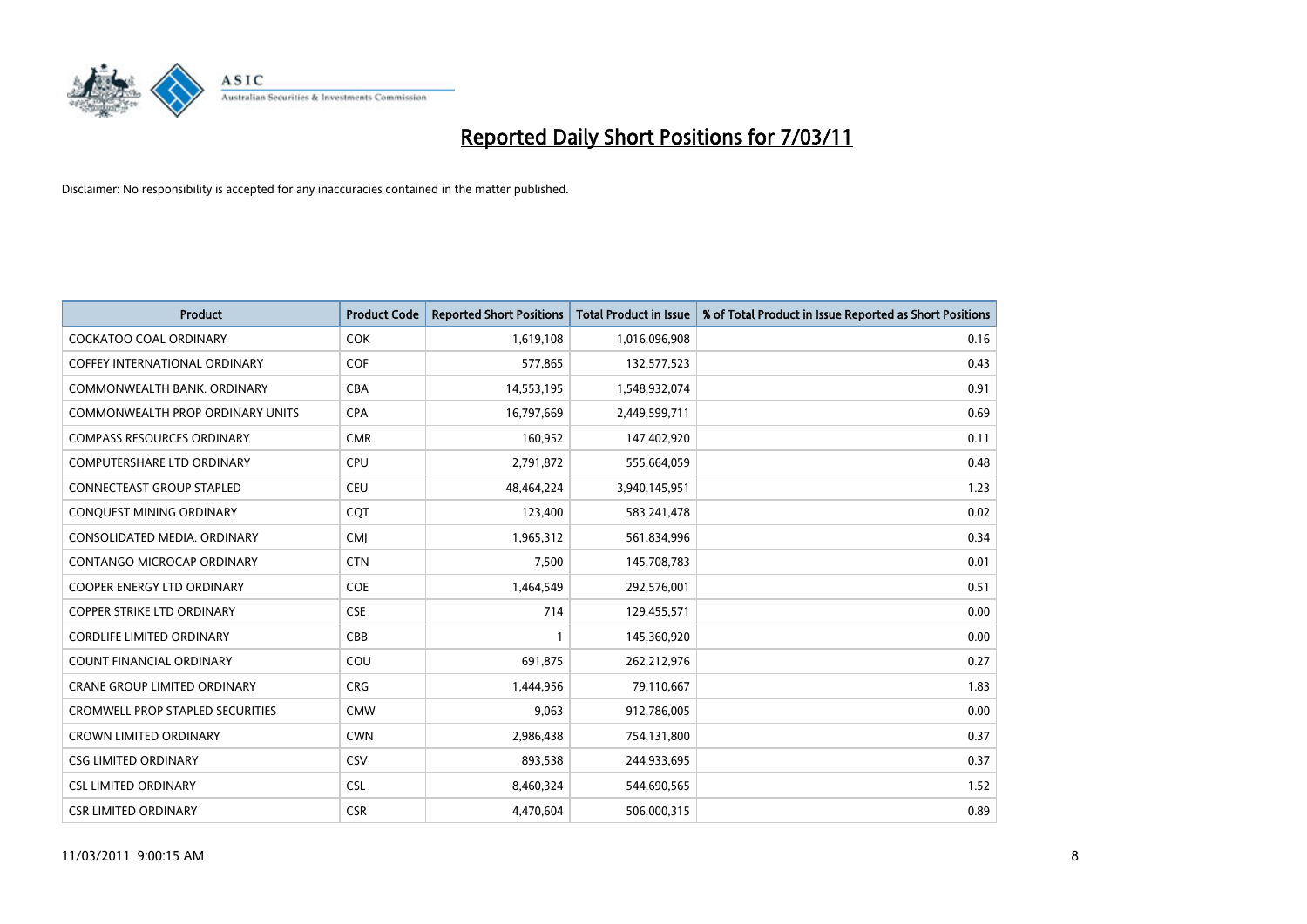

| <b>Product</b>                     | <b>Product Code</b> | <b>Reported Short Positions</b> | <b>Total Product in Issue</b> | % of Total Product in Issue Reported as Short Positions |
|------------------------------------|---------------------|---------------------------------|-------------------------------|---------------------------------------------------------|
| <b>CUDECO LIMITED ORDINARY</b>     | CDU                 | 789,463                         | 145,512,643                   | 0.54                                                    |
| <b>CUSTOMERS LIMITED ORDINARY</b>  | <b>CUS</b>          | 156,725                         | 134,869,357                   | 0.11                                                    |
| DART ENERGY LTD ORDINARY           | <b>DTE</b>          | 102,516                         | 585,716,438                   | 0.02                                                    |
| DAVID JONES LIMITED ORDINARY       | <b>DJS</b>          | 19,508,779                      | 514,034,694                   | 3.79                                                    |
| DECMIL GROUP LIMITED ORDINARY      | <b>DCG</b>          | 17,397                          | 124,204,568                   | 0.01                                                    |
| DEEP YELLOW LIMITED ORDINARY       | <b>DYL</b>          | 44.671                          | 1,127,534,458                 | 0.00                                                    |
| DEVINE LIMITED ORDINARY            | <b>DVN</b>          | 1,000                           | 634,918,223                   | 0.00                                                    |
| DEXUS PROPERTY GROUP STAPLED UNITS | <b>DXS</b>          | 14,588,138                      | 4,839,024,176                 | 0.30                                                    |
| DISCOVERY METALS LTD ORDINARY      | <b>DML</b>          | 232,451                         | 437,114,481                   | 0.06                                                    |
| DOMINO PIZZA ENTERPR ORDINARY      | <b>DMP</b>          | 3                               | 68,407,674                    | 0.00                                                    |
| DOWNER EDI LIMITED ORDINARY        | <b>DOW</b>          | 9,031,775                       | 343,178,483                   | 2.64                                                    |
| DUET GROUP STAPLED US PROHIBIT.    | <b>DUE</b>          | 684,213                         | 909,692,991                   | 0.07                                                    |
| DULUXGROUP LIMITED ORDINARY        | <b>DLX</b>          | 3,461,052                       | 367,456,259                   | 0.97                                                    |
| <b>DWS ADVANCED ORDINARY</b>       | <b>DWS</b>          | 3,600                           | 132,362,763                   | 0.00                                                    |
| <b>EASTERN STAR GAS ORDINARY</b>   | ESG                 | 3,082,126                       | 991,567,041                   | 0.30                                                    |
| EDT RETAIL TRUST UNITS             | <b>EDT</b>          | 99,457                          | 4,700,290,868                 | 0.00                                                    |
| <b>ELDERS LIMITED HYBRIDS</b>      | <b>ELDPA</b>        | 212,803                         | 1,500,000                     | 14.19                                                   |
| ELDERS LIMITED ORDINARY            | <b>ELD</b>          | 16,568,844                      | 448,598,480                   | 3.70                                                    |
| ELDORADO GOLD CORP CDI 1:1         | EAU                 | 236,873                         | 20,062,582                    | 1.17                                                    |
| ELEMENTAL MINERALS ORDINARY        | <b>ELM</b>          | 29.000                          | 152,931,387                   | 0.02                                                    |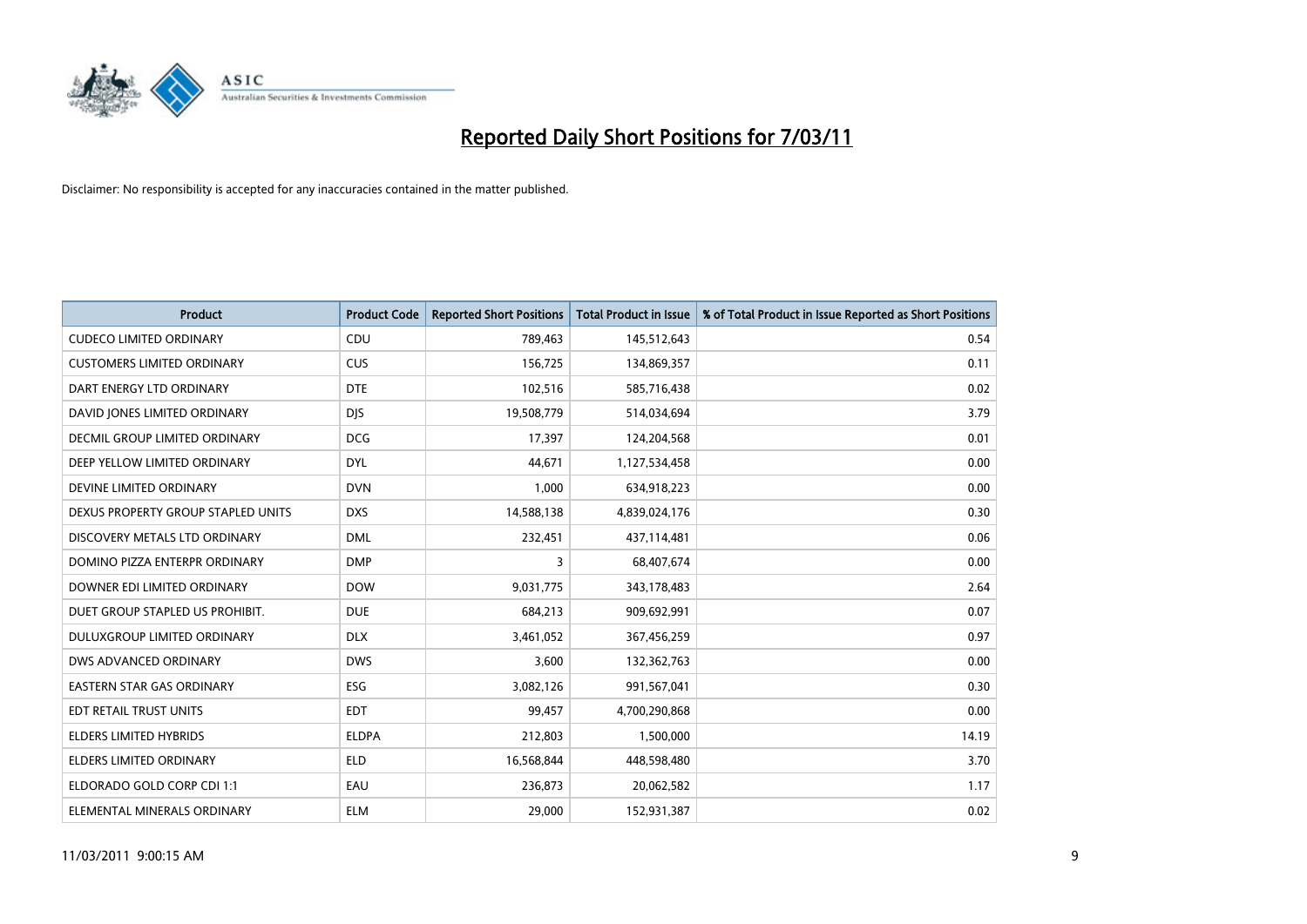

| <b>Product</b>                            | <b>Product Code</b> | <b>Reported Short Positions</b> | <b>Total Product in Issue</b> | % of Total Product in Issue Reported as Short Positions |
|-------------------------------------------|---------------------|---------------------------------|-------------------------------|---------------------------------------------------------|
| ELEMENTOS LIMITED ORDINARY                | <b>ELT</b>          | 8                               | 70,768,979                    | 0.00                                                    |
| ELIXIR PETROLEUM LTD ORDINARY             | <b>EXR</b>          | 324,400                         | 188,988,472                   | 0.17                                                    |
| <b>EMECO HOLDINGS ORDINARY</b>            | <b>EHL</b>          | 787,990                         | 631,237,586                   | 0.13                                                    |
| ENERGY RESOURCES ORDINARY 'A'             | <b>ERA</b>          | 2,700,196                       | 190,737,934                   | 1.42                                                    |
| <b>ENERGY WORLD CORPOR, ORDINARY</b>      | <b>EWC</b>          | 16,942,433                      | 1,561,166,672                 | 1.09                                                    |
| <b>ENGENCO LIMITED ORDINARY</b>           | <b>EGN</b>          | 668,476                         | 612,679,212                   | 0.11                                                    |
| <b>ENTEK ENERGY LTD ORDINARY</b>          | ETE                 | 489,903                         | 287,692,535                   | 0.17                                                    |
| ENVESTRA LIMITED ORDINARY                 | <b>ENV</b>          | 2,497,315                       | 1,430,398,609                 | 0.18                                                    |
| EQUINOX MINERALS LTD CHESS DEPOSITARY INT | EQN                 | 995,033                         | 877,042,919                   | 0.11                                                    |
| ESSA AUSTRALIA ORDINARY                   | ESS                 | 69                              | 52,954,814                    | 0.00                                                    |
| EVEREST FINANCIAL ORDINARY                | <b>EFG</b>          | 4,300                           | 251,442,316                   | 0.00                                                    |
| <b>EXCO RESOURCES LTD ORDINARY</b>        | <b>EXS</b>          | 31,826                          | 346,494,187                   | 0.01                                                    |
| EXTRACT RESOURCES ORDINARY                | <b>EXT</b>          | 443,879                         | 250,851,367                   | 0.18                                                    |
| FAIRFAX MEDIA LTD ORDINARY                | <b>FXI</b>          | 312,629,570                     | 2,351,955,725                 | 13.28                                                   |
| <b>FAR LTD ORDINARY</b>                   | <b>FAR</b>          | 350,037                         | 1,244,439,464                 | 0.03                                                    |
| FERRAUS LIMITED ORDINARY                  | <b>FRS</b>          | 544,013                         | 205,700,890                   | 0.26                                                    |
| FISHER & PAYKEL APP. ORDINARY             | <b>FPA</b>          | 8,773,970                       | 724,235,162                   | 1.21                                                    |
| FISHER & PAYKEL H. ORDINARY               | <b>FPH</b>          | 3,256,051                       | 520,409,135                   | 0.63                                                    |
| FKP PROPERTY GROUP STAPLED SECURITIES     | <b>FKP</b>          | 19,840,379                      | 1,174,033,185                 | 1.70                                                    |
| FLEETWOOD CORP ORDINARY                   | <b>FWD</b>          | 98,251                          | 57,281,484                    | 0.17                                                    |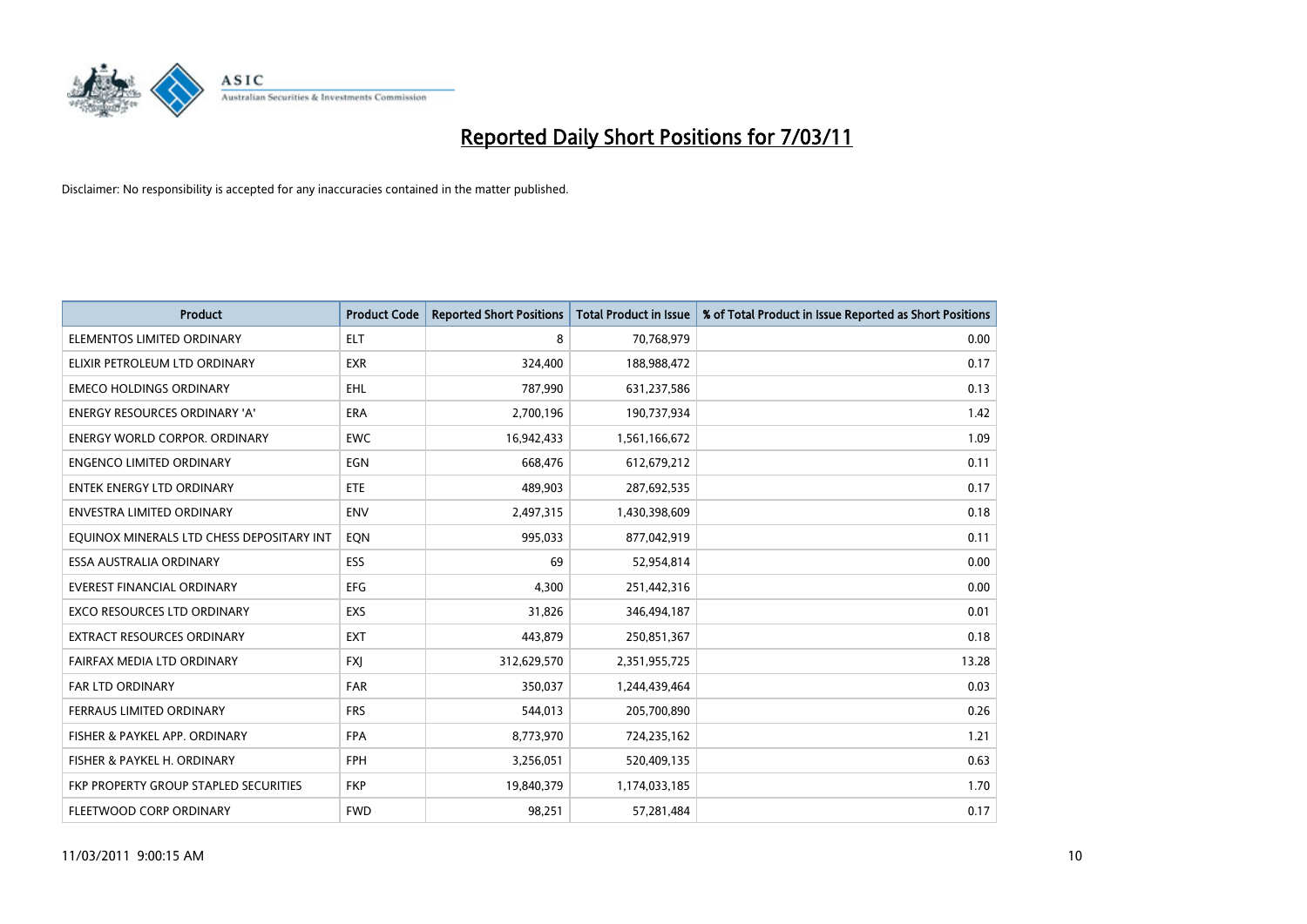

| <b>Product</b>                       | <b>Product Code</b> | <b>Reported Short Positions</b> | Total Product in Issue | % of Total Product in Issue Reported as Short Positions |
|--------------------------------------|---------------------|---------------------------------|------------------------|---------------------------------------------------------|
| FLETCHER BUILDING ORDINARY           | <b>FBU</b>          | 7,051,865                       | 611,250,393            | 1.16                                                    |
| FLEXIGROUP LIMITED ORDINARY          | <b>FXL</b>          | 57,230                          | 275,472,492            | 0.02                                                    |
| <b>FLIGHT CENTRE ORDINARY</b>        | <b>FLT</b>          | 2,793,378                       | 99,805,547             | 2.81                                                    |
| FLINDERS MINES LTD ORDINARY          | <b>FMS</b>          | 21,576,414                      | 1,820,384,571          | 1.18                                                    |
| <b>FOCUS MINERALS LTD ORDINARY</b>   | <b>FML</b>          | 4,015,004                       | 2,865,543,210          | 0.14                                                    |
| <b>FORGE GROUP LIMITED ORDINARY</b>  | FGE                 |                                 | 82,924,014             | 0.00                                                    |
| FORTE ENERGY NL ORDINARY             | FTE                 | 2,958,986                       | 669,756,735            | 0.44                                                    |
| FORTESCUE METALS GRP ORDINARY        | <b>FMG</b>          | 8,759,463                       | 3,112,811,159          | 0.27                                                    |
| <b>FOSTER'S GROUP ORDINARY</b>       | FGL                 | 5,324,432                       | 1,935,386,127          | 0.27                                                    |
| FTD CORPORATION ORDINARY             | <b>FTD</b>          | 8,088                           | 33,474,593             | 0.02                                                    |
| <b>FUNTASTIC LIMITED ORDINARY</b>    | <b>FUN</b>          | 322,528                         | 340,997,682            | 0.09                                                    |
| <b>G.U.D. HOLDINGS ORDINARY</b>      | GUD                 | 504,058                         | 68,426,721             | 0.74                                                    |
| <b>G8 EDUCATION LIMITED ORDINARY</b> | <b>GEM</b>          | 1,039,426                       | 183,304,537            | 0.57                                                    |
| <b>GALAXY RESOURCES ORDINARY</b>     | GXY                 | 623,560                         | 214,236,091            | 0.30                                                    |
| <b>GEODYNAMICS LIMITED ORDINARY</b>  | GDY                 | 982,689                         | 335,700,525            | 0.29                                                    |
| <b>GINDALBIE METALS LTD ORDINARY</b> | <b>GBG</b>          | 10,958,639                      | 935,215,590            | 1.18                                                    |
| <b>GIRALIA RESOURCES NL ORDINARY</b> | GIR                 | 57,429                          | 183,085,170            | 0.03                                                    |
| <b>GLOBAL MINING ORDINARY</b>        | <b>GMI</b>          | 8,951                           | 191,820,968            | 0.00                                                    |
| <b>GLOUCESTER COAL ORDINARY</b>      | GCL                 | 256,396                         | 140,447,062            | 0.18                                                    |
| <b>GME RESOURCES LTD ORDINARY</b>    | <b>GME</b>          | 800                             | 302,352,750            | 0.00                                                    |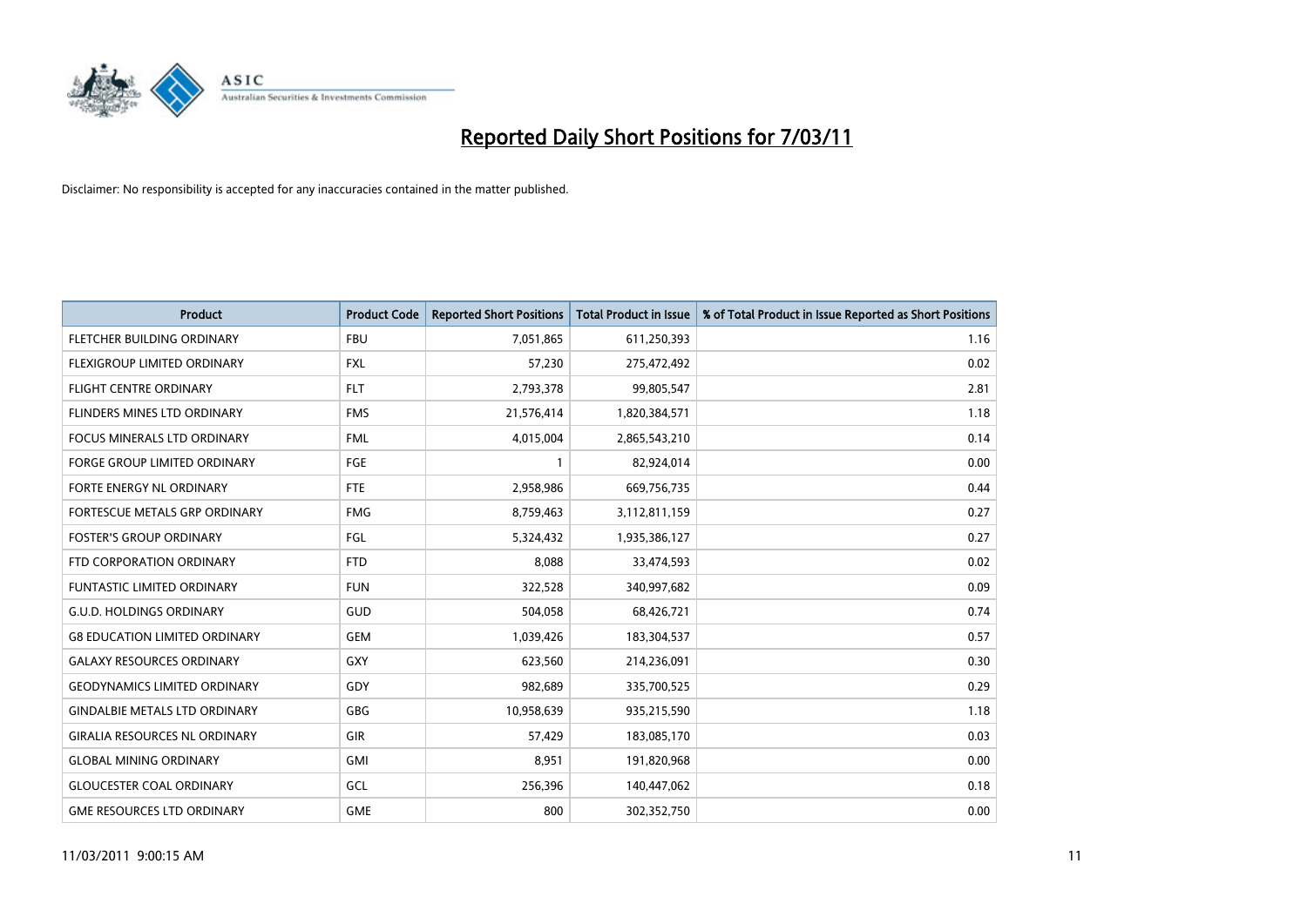

| <b>Product</b>                                   | <b>Product Code</b> | <b>Reported Short Positions</b> | Total Product in Issue | % of Total Product in Issue Reported as Short Positions |
|--------------------------------------------------|---------------------|---------------------------------|------------------------|---------------------------------------------------------|
| <b>GOLDEN WEST RESOURCE ORDINARY</b>             | <b>GWR</b>          | 1,617                           | 192,082,567            | 0.00                                                    |
| <b>GOODMAN FIELDER, ORDINARY</b>                 | GFF                 | 25,310,294                      | 1,380,386,438          | 1.84                                                    |
| <b>GOODMAN GROUP STAPLED US PROHIBIT.</b>        | <b>GMG</b>          | 4,142,575                       | 6,893,222,796          | 0.06                                                    |
| <b>GPT GROUP STAPLED SEC.</b>                    | <b>GPT</b>          | 10,710,616                      | 1,855,529,431          | 0.56                                                    |
| <b>GRAINCORP LIMITED A CLASS ORDINARY</b>        | <b>GNC</b>          | 676.878                         | 198,318,900            | 0.35                                                    |
| <b>GRANGE RESOURCES, ORDINARY</b>                | <b>GRR</b>          | 1,050,068                       | 1,152,077,403          | 0.09                                                    |
| <b>GREENCAP LIMITED ORDINARY</b>                 | GCG                 |                                 | 262,515,385            | 0.00                                                    |
| <b>GREENLAND MIN EN LTD ORDINARY</b>             | GGG                 | 652,343                         | 314,663,174            | 0.21                                                    |
| <b>GRYPHON MINERALS LTD ORDINARY</b>             | GRY                 | 366,404                         | 292,822,058            | 0.14                                                    |
| <b>GUINNESS PEAT GROUP. CHESS DEPOSITARY INT</b> | <b>GPG</b>          | 56                              | 300,204,991            | 0.00                                                    |
| <b>GUIARAT NRE COAL LTD ORDINARY</b>             | <b>GNM</b>          | 1,157,746                       | 990,952,858            | 0.11                                                    |
| <b>GUNNS LIMITED ORDINARY</b>                    | <b>GNS</b>          | 30,972,481                      | 848,401,559            | 3.64                                                    |
| <b>GWA GROUP LTD ORDINARY</b>                    | <b>GWA</b>          | 5,476,004                       | 301,102,514            | 1.82                                                    |
| HARVEY NORMAN ORDINARY                           | <b>HVN</b>          | 43,644,903                      | 1,062,316,784          | 4.09                                                    |
| <b>HASTIE GROUP LIMITED ORDINARY</b>             | <b>HST</b>          | 2,661,297                       | 239,781,419            | 1.10                                                    |
| HASTINGS DIVERSIFIED STAPLED SECURITY            | <b>HDF</b>          | 461,136                         | 520,447,040            | 0.07                                                    |
| <b>HEARTWARE INT INC CDI 35:1</b>                | <b>HIN</b>          | 272,008                         | 66,059,280             | 0.41                                                    |
| <b>HENDERSON GROUP CDI 1:1</b>                   | <b>HGG</b>          | 2,722,631                       | 556,400,565            | 0.50                                                    |
| HFA HOLDINGS LIMITED DEFERRED SETTLEMENT         | <b>HFADA</b>        | 61,059                          | 117,332,543            | 0.05                                                    |
| <b>HIGHLANDS PACIFIC ORDINARY</b>                | <b>HIG</b>          | 2.623.804                       | 686,082,148            | 0.38                                                    |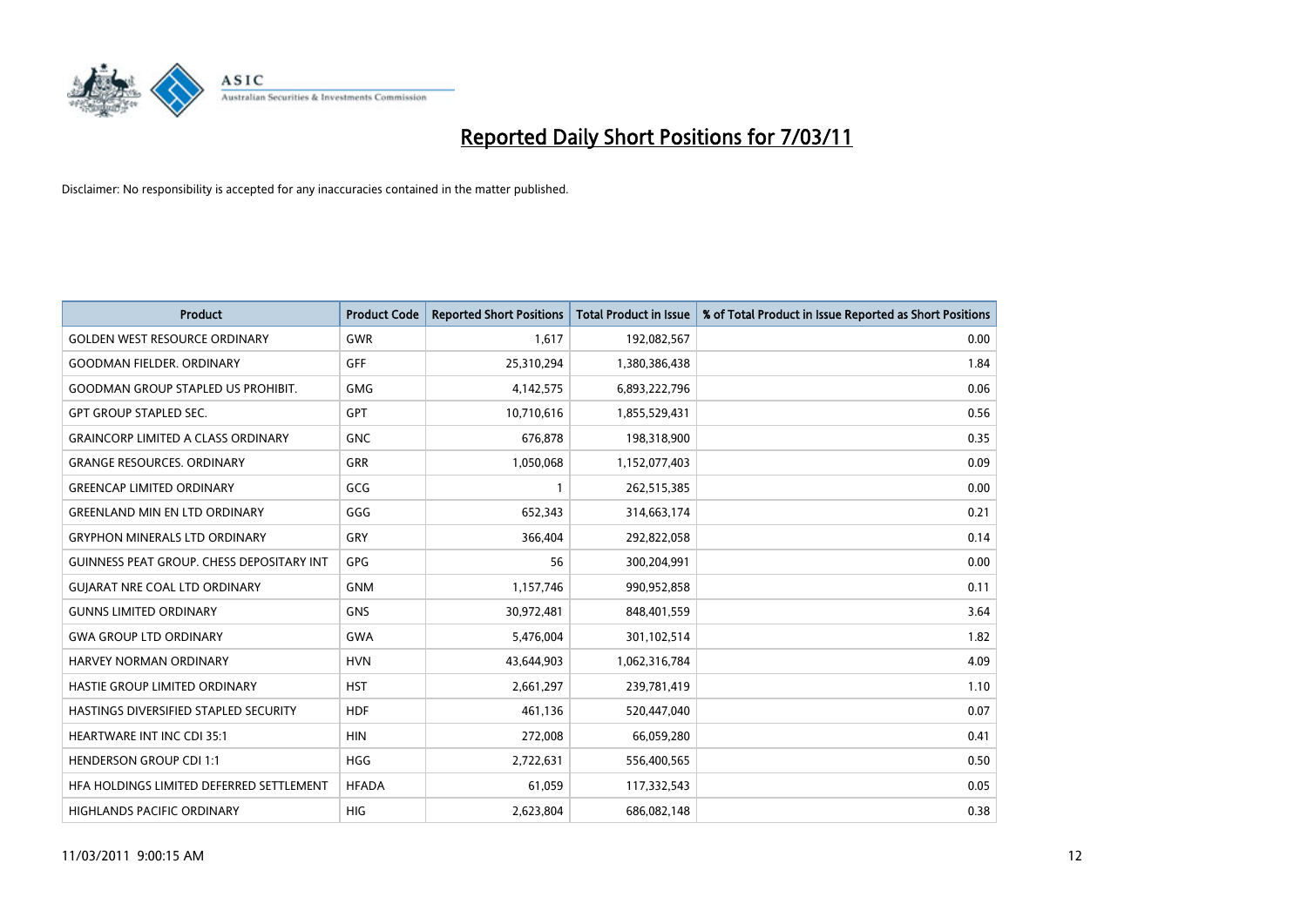

| Product                                  | <b>Product Code</b> | <b>Reported Short Positions</b> | Total Product in Issue | % of Total Product in Issue Reported as Short Positions |
|------------------------------------------|---------------------|---------------------------------|------------------------|---------------------------------------------------------|
| HILLCREST LITIGAT, ORDINARY              | <b>HLS</b>          | 1,600,000                       | 76,488,557             | 2.09                                                    |
| HILLGROVE RES LTD ORDINARY               | <b>HGO</b>          | 227,062                         | 793,698,575            | 0.03                                                    |
| HILLS HOLDINGS LTD ORDINARY              | <b>HIL</b>          | 1,807,069                       | 248,676,841            | 0.72                                                    |
| HORIZON OIL LIMITED ORDINARY             | <b>HZN</b>          | 2,485,226                       | 1,130,311,515          | 0.22                                                    |
| HUNNU COAL LIMITED ORDINARY              | <b>HUN</b>          | 1,019,162                       | 182,565,002            | 0.56                                                    |
| <b>ICON ENERGY LIMITED ORDINARY</b>      | <b>ICN</b>          | 67,000                          | 469,301,394            | 0.01                                                    |
| <b>IINET LIMITED ORDINARY</b>            | <b>IIN</b>          | 1,088,578                       | 152,160,119            | 0.71                                                    |
| ILUKA RESOURCES ORDINARY                 | ILU                 | 5,327,551                       | 418,700,517            | 1.29                                                    |
| IMF (AUSTRALIA) LTD ORDINARY             | <b>IMF</b>          | 348,005                         | 122,496,819            | 0.28                                                    |
| <b>IMX RESOURCES LTD ORDINARY</b>        | <b>IXR</b>          | 20,000                          | 262,612,803            | 0.01                                                    |
| <b>INCITEC PIVOT ORDINARY</b>            | IPL                 | 6,501,671                       | 1,628,730,107          | 0.39                                                    |
| INDAGO RESOURCES LTD ORDINARY            | IDG                 | 8,179                           | 6,937,987              | 0.12                                                    |
| <b>INDEPENDENCE GROUP ORDINARY</b>       | <b>IGO</b>          | 2,145,988                       | 138,777,305            | 1.54                                                    |
| <b>INDO MINES LIMITED ORDINARY</b>       | <b>IDO</b>          | 18.667                          | 211,100,795            | 0.01                                                    |
| <b>INDOPHIL RESOURCES ORDINARY</b>       | <b>IRN</b>          | 358,547                         | 471,445,763            | 0.08                                                    |
| <b>INDUSTREA LIMITED ORDINARY</b>        | IDL                 | 2,218,815                       | 363,878,295            | 0.61                                                    |
| <b>INFIGEN ENERGY STAPLED SECURITIES</b> | <b>IFN</b>          | 5,790,139                       | 761,222,569            | 0.75                                                    |
| ING INDUSTRIAL FUND UNITS                | <b>IIF</b>          | 2,779,002                       | 2,592,249,647          | 0.11                                                    |
| ING OFFICE FUND STAPLED SECURITIES       | <b>IOF</b>          | 17,580,212                      | 2,729,071,212          | 0.63                                                    |
| ING RE COM GROUP STAPLED SECURITIES      | ILF.                | 9,075                           | 441,029,194            | 0.00                                                    |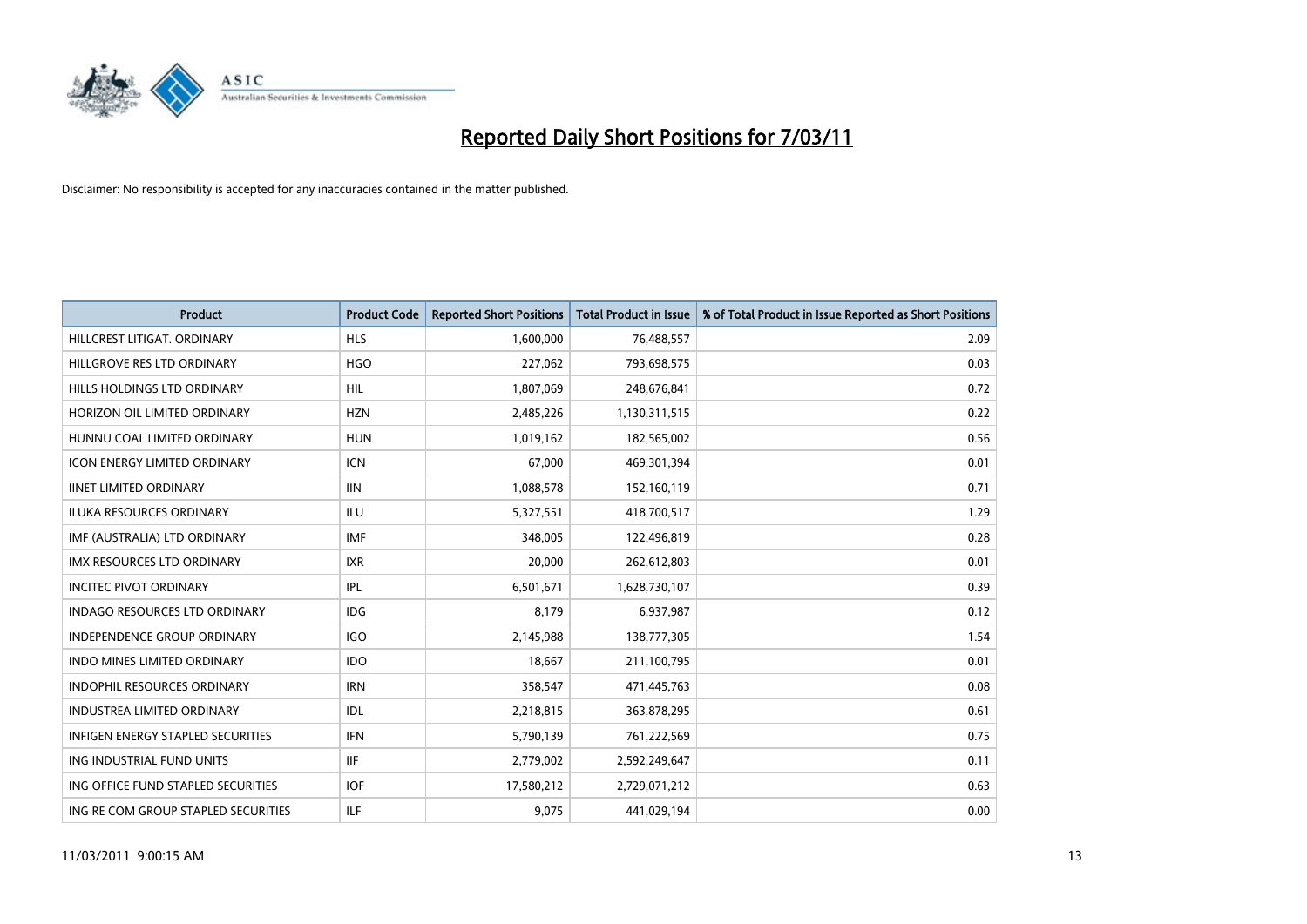

| Product                                         | <b>Product Code</b> | <b>Reported Short Positions</b> | <b>Total Product in Issue</b> | % of Total Product in Issue Reported as Short Positions |
|-------------------------------------------------|---------------------|---------------------------------|-------------------------------|---------------------------------------------------------|
| <b>INSURANCE AUSTRALIA ORDINARY</b>             | IAG                 | 11,918,184                      | 2,079,034,021                 | 0.56                                                    |
| INTEGRA MINING LTD, ORDINARY                    | <b>IGR</b>          | 4,650,927                       | 841,525,727                   | 0.55                                                    |
| INTER COAL HOLD LTD ORDINARY                    | ICL                 | 195,520                         | 316,342,835                   | 0.06                                                    |
| <b>INTREPID MINES ORDINARY</b>                  | <b>IAU</b>          | 1,008,947                       | 520,317,703                   | 0.20                                                    |
| <b>INVOCARE LIMITED ORDINARY</b>                | <b>IVC</b>          | 978.983                         | 102,421,288                   | 0.96                                                    |
| ION LIMITED ORDINARY                            | <b>ION</b>          | 164,453                         | 256,365,105                   | 0.06                                                    |
| <b>IOOF HOLDINGS LTD ORDINARY</b>               | <b>IFL</b>          | 1,216,697                       | 229,794,395                   | 0.52                                                    |
| <b>IRESS MARKET TECH. ORDINARY</b>              | <b>IRE</b>          | 2,189,211                       | 126,018,142                   | 1.72                                                    |
| <b>IRON ORE HOLDINGS ORDINARY</b>               | <b>IOH</b>          | 65,722                          | 137,730,310                   | 0.05                                                    |
| ISHARES GLOBAL 100 CDI 1:1                      | <b>IOO</b>          | 1,183                           | 10,600,000                    | 0.01                                                    |
| ISHARES MSCI AUS 200 ISHARES MSCI AUS 200       | IOZ                 | 6,300                           | 1,950,000                     | 0.32                                                    |
| <b>ISHARES MSCI BRIC CDI 1:1</b>                | <b>IBK</b>          | 6,453                           | 3,650,000                     | 0.18                                                    |
| ISHARES MSCI JAPAN CDI 1:1                      | $\mathsf{HP}$       | 30,316                          | 822,000,000                   | 0.00                                                    |
| ISHARES S&P 500 CDI 1:1                         | <b>IVV</b>          | 33,321                          | 116,350,000                   | 0.03                                                    |
| ISHARES SMALL ORDS ISHARES SMALL ORDS           | <b>ISO</b>          | 77,850                          | 5,400,000                     | 1.44                                                    |
| <b>ISOFT GROUP LIMITED ORDINARY</b>             | <b>ISF</b>          | 5,387,936                       | 1,070,595,874                 | 0.49                                                    |
| <b>IVANHOE AUSTRALIA ORDINARY</b>               | <b>IVA</b>          | 330,170                         | 418,467,053                   | 0.08                                                    |
| <b>JABIRU METALS LTD ORDINARY</b>               | <b>JML</b>          | 116,602                         | 553,304,180                   | 0.02                                                    |
| <b>IAMES HARDIE INDUST CHESS DEPOSITARY INT</b> | <b>IHX</b>          | 13,707,701                      | 436,386,587                   | 3.14                                                    |
| <b>IAMESON RESOURCES ORDINARY</b>               | <b>JAL</b>          | 1,600,000                       | 95,828,865                    | 1.67                                                    |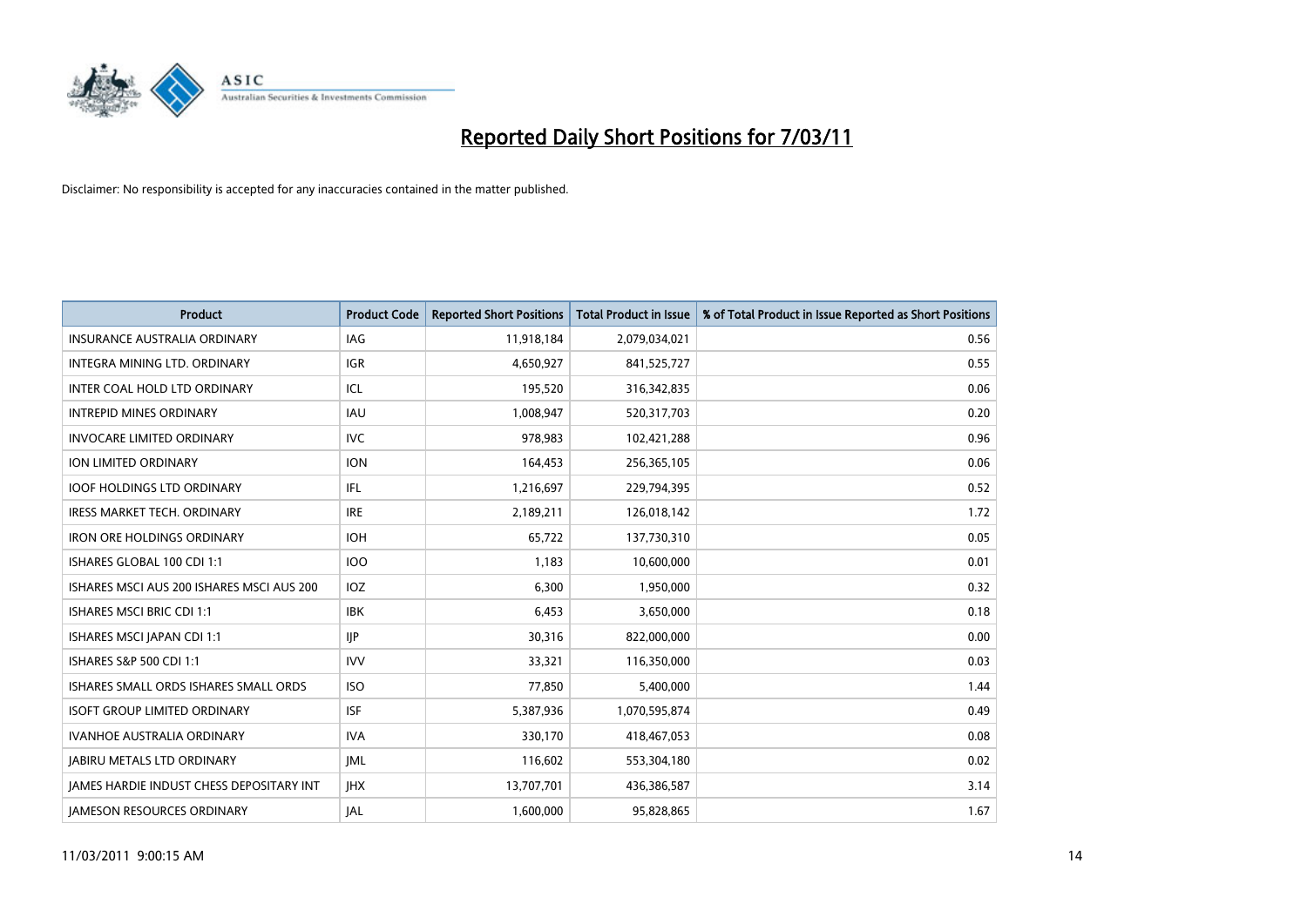

| <b>Product</b>                        | <b>Product Code</b> | <b>Reported Short Positions</b> | Total Product in Issue | % of Total Product in Issue Reported as Short Positions |
|---------------------------------------|---------------------|---------------------------------|------------------------|---------------------------------------------------------|
| <b>JB HI-FI LIMITED ORDINARY</b>      | <b>IBH</b>          | 10,063,693                      | 109,340,772            | 9.21                                                    |
| <b>KAGARA LTD ORDINARY</b>            | KZL                 | 5,523,654                       | 707,789,717            | 0.78                                                    |
| KANGAROO RES LTD ORDINARY             | <b>KRL</b>          | 600,000                         | 1,119,430,012          | 0.05                                                    |
| KAROON GAS AUSTRALIA ORDINARY         | <b>KAR</b>          | 917,610                         | 220,725,769            | 0.40                                                    |
| KATHMANDU HOLD LTD ORDINARY           | <b>KMD</b>          | 679,228                         | 200,000,000            | 0.34                                                    |
| <b>KENTOR GOLD LIMITED ORDINARY</b>   | KGL                 | 286,945                         | 1,061,592,950          | 0.03                                                    |
| <b>KEYBRIDGE CAPITAL ORDINARY</b>     | <b>KBC</b>          | 5.999                           | 172,070,564            | 0.00                                                    |
| KIMBERLEY METALS LTD ORDINARY         | <b>KBL</b>          | 1,821                           | 161,976,319            | 0.00                                                    |
| KINGSGATE CONSOLID. ORDINARY          | <b>KCN</b>          | 960,756                         | 134,973,751            | 0.69                                                    |
| LEIGHTON HOLDINGS ORDINARY            | LEI                 | 7,858,616                       | 302,579,299            | 2.58                                                    |
| LEND LEASE GROUP UNIT/ORD STAPLED     | <b>LLC</b>          | 1,896,131                       | 565,558,754            | 0.33                                                    |
| LINC ENERGY LTD ORDINARY              | <b>LNC</b>          | 6,007,551                       | 503,418,900            | 1.20                                                    |
| LIQUEFIED NATURAL ORDINARY            | <b>LNG</b>          | 384.641                         | 214,099,015            | 0.18                                                    |
| LYNAS CORPORATION ORDINARY            | <b>LYC</b>          | 48,088,334                      | 1,662,499,093          | 2.88                                                    |
| M2 TELECOMMUNICATION ORDINARY         | <b>MTU</b>          | 16,855                          | 122,855,336            | 0.02                                                    |
| MACARTHUR COAL ORDINARY               | <b>MCC</b>          | 2,650,253                       | 299,476,903            | 0.88                                                    |
| <b>MACMAHON HOLDINGS ORDINARY</b>     | <b>MAH</b>          | 5,705,899                       | 733,711,705            | 0.77                                                    |
| MACQ ATLAS ROADS GRP ORDINARY STAPLED | <b>MOA</b>          | 4,280,704                       | 452,345,907            | 0.93                                                    |
| MACOUARIE GROUP LTD ORDINARY          | MQG                 | 2,565,954                       | 346,814,961            | 0.72                                                    |
| MAGMA METALS LTD. ORDINARY            | <b>MMW</b>          | 556,376                         | 195,610,923            | 0.29                                                    |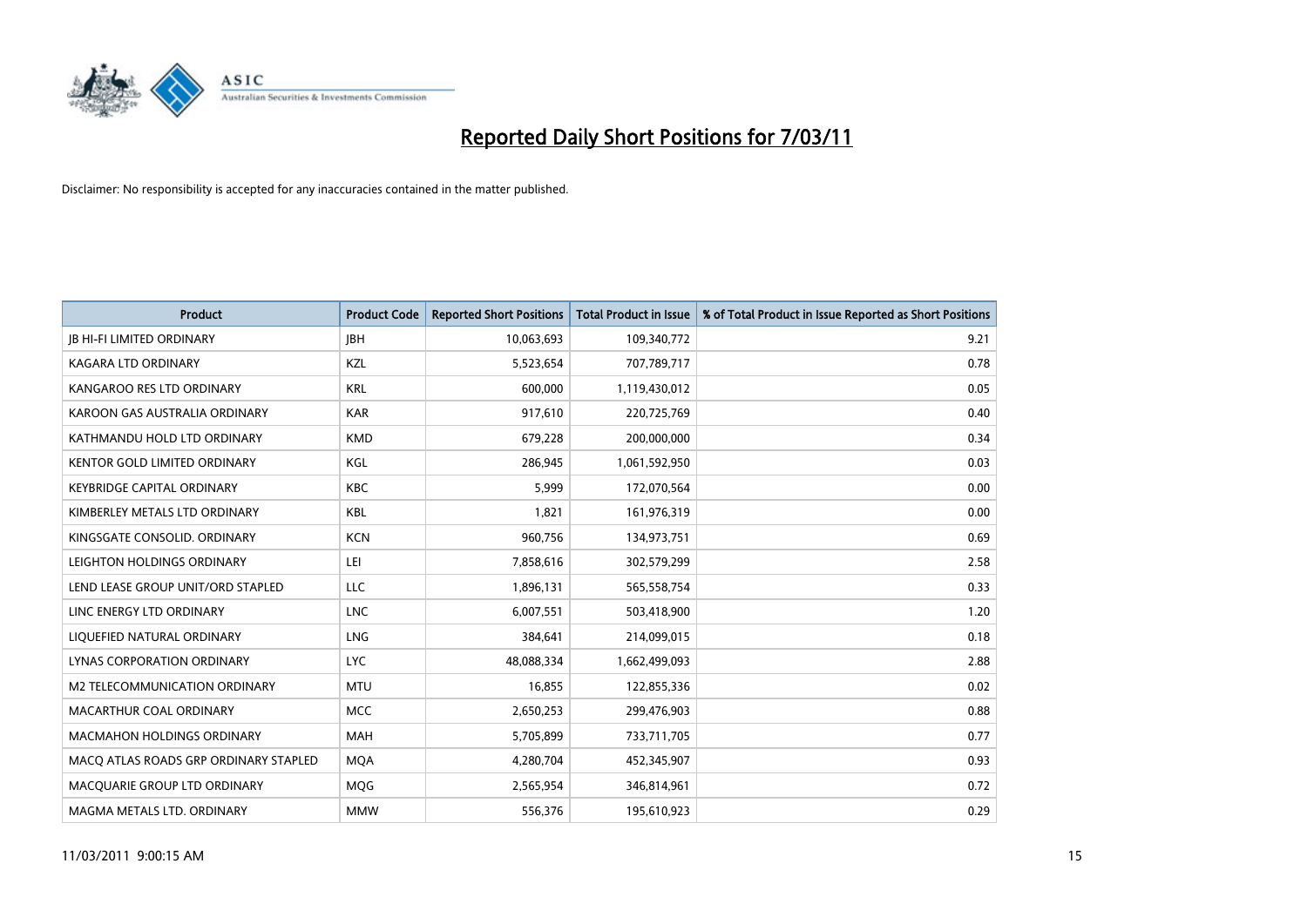

| Product                              | <b>Product Code</b> | <b>Reported Short Positions</b> | <b>Total Product in Issue</b> | % of Total Product in Issue Reported as Short Positions |
|--------------------------------------|---------------------|---------------------------------|-------------------------------|---------------------------------------------------------|
| <b>MANTRA RESOURCES ORDINARY</b>     | <b>MRU</b>          | 41,530                          | 134,465,075                   | 0.03                                                    |
| MAP GROUP STAPLED US PROHIBIT.       | <b>MAP</b>          | 3,529,523                       | 1,861,210,782                 | 0.19                                                    |
| MARYBOROUGH SUGAR ORDINARY           | <b>MSF</b>          | 32,066                          | 69,029,013                    | 0.04                                                    |
| <b>MATRIX C &amp; E LTD ORDINARY</b> | <b>MCE</b>          | 85,467                          | 72,964,098                    | 0.12                                                    |
| MCMILLAN SHAKESPEARE ORDINARY        | <b>MMS</b>          | 52,322                          | 67,998,560                    | 0.07                                                    |
| MCPHERSON'S LTD ORDINARY             | <b>MCP</b>          | 26,763                          | 71,651,758                    | 0.03                                                    |
| MEDUSA MINING LTD ORDINARY           | <b>MML</b>          | 1,094,944                       | 188,233,911                   | 0.58                                                    |
| MELBOURNE IT LIMITED ORDINARY        | <b>MLB</b>          | 166,616                         | 80,043,955                    | 0.21                                                    |
| MEO AUSTRALIA LTD ORDINARY           | <b>MEO</b>          | 4,212,742                       | 539,913,260                   | 0.78                                                    |
| <b>MERMAID MARINE ORDINARY</b>       | <b>MRM</b>          | 865,454                         | 213,763,662                   | 0.39                                                    |
| MESOBLAST LIMITED ORDINARY           | <b>MSB</b>          | 244,212                         | 277,937,562                   | 0.08                                                    |
| METALS X LIMITED ORDINARY            | <b>MLX</b>          | 1,294,517                       | 1,365,661,782                 | 0.09                                                    |
| METCASH LIMITED ORDINARY             | <b>MTS</b>          | 23,073,751                      | 768,804,339                   | 2.99                                                    |
| METGASCO LIMITED ORDINARY            | <b>MEL</b>          | 235,435                         | 252,460,972                   | 0.09                                                    |
| MICLYN EXP OFFSHR ORDINARY           | <b>MIO</b>          | 166,210                         | 274,618,684                   | 0.06                                                    |
| MINARA RESOURCES ORDINARY            | <b>MRE</b>          | 3,911,854                       | 1,169,424,487                 | 0.32                                                    |
| MINCOR RESOURCES NL ORDINARY         | <b>MCR</b>          | 850,039                         | 200,608,804                   | 0.42                                                    |
| MINEMAKERS LIMITED ORDINARY          | <b>MAK</b>          | 188,477                         | 227,003,950                   | 0.08                                                    |
| MINERAL DEPOSITS ORDINARY            | <b>MDL</b>          | 257,409                         | 60,768,582                    | 0.43                                                    |
| MINERAL RESOURCES, ORDINARY          | <b>MIN</b>          | 429,447                         | 168,922,735                   | 0.26                                                    |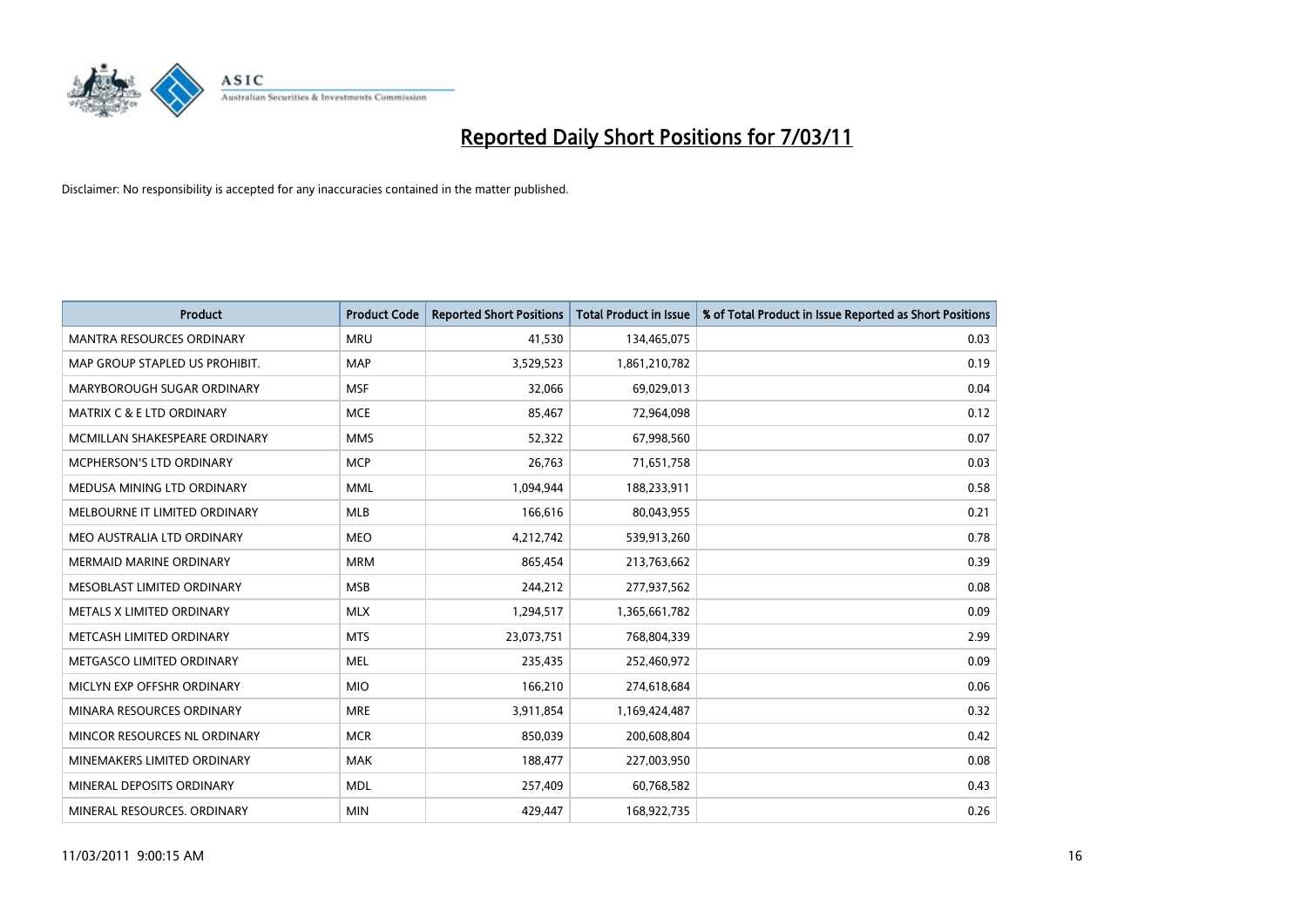

| <b>Product</b>                          | <b>Product Code</b> | <b>Reported Short Positions</b> | Total Product in Issue | % of Total Product in Issue Reported as Short Positions |
|-----------------------------------------|---------------------|---------------------------------|------------------------|---------------------------------------------------------|
| MIRABELA NICKEL LTD ORDINARY            | <b>MBN</b>          | 8,681,246                       | 491,561,237            | 1.77                                                    |
| MIRVAC GROUP STAPLED SECURITIES         | <b>MGR</b>          | 15,221,958                      | 3,415,819,357          | 0.43                                                    |
| MOLOPO ENERGY LTD ORDINARY              | <b>MPO</b>          | 1,073,300                       | 250,972,584            | 0.44                                                    |
| MOLY MINES LIMITED ORDINARY             | <b>MOL</b>          | 3,251                           | 365,893,989            | 0.00                                                    |
| MONADELPHOUS GROUP ORDINARY             | <b>MND</b>          | 687,502                         | 87,576,827             | 0.78                                                    |
| <b>MONTO MINERALS LTD ORDINARY</b>      | <b>MOO</b>          | 2,587,453                       | 596,181,332            | 0.43                                                    |
| MORTGAGE CHOICE LTD ORDINARY            | <b>MOC</b>          | 44                              | 119,948,255            | 0.00                                                    |
| <b>MOUNT GIBSON IRON ORDINARY</b>       | <b>MGX</b>          | 4,565,386                       | 1,082,570,693          | 0.42                                                    |
| MULTIPLEX SITES SITES                   | <b>MXUPA</b>        | 45                              | 4,500,000              | 0.00                                                    |
| MURCHISON METALS LTD ORDINARY           | <b>MMX</b>          | 11,437,701                      | 435,884,268            | 2.63                                                    |
| MYER HOLDINGS LTD ORDINARY              | <b>MYR</b>          | 11,145,734                      | 582,297,884            | 1.92                                                    |
| <b>MYSTATE LIMITED ORDINARY</b>         | <b>MYS</b>          | 1,400                           | 67,439,158             | 0.00                                                    |
| NAMOI COTTON CO-OP CO-OPERATIVE CAP.UNT | <b>NAM</b>          | 205,227                         | 96,978,836             | 0.21                                                    |
| NATIONAL AUST, BANK ORDINARY            | <b>NAB</b>          | 7,795,049                       | 2,169,575,514          | 0.34                                                    |
| NATURAL FUEL LIMITED ORDINARY           | <b>NFL</b>          |                                 | 721,912                | 0.00                                                    |
| NAVITAS LIMITED ORDINARY                | <b>NVT</b>          | 2,165,639                       | 369,358,564            | 0.59                                                    |
| NEPTUNE MARINE ORDINARY                 | <b>NMS</b>          | 1,794,589                       | 442,352,382            | 0.40                                                    |
| NEW HOPE CORPORATION ORDINARY           | <b>NHC</b>          | 947,605                         | 830,230,549            | 0.11                                                    |
| NEWCREST MINING ORDINARY                | <b>NCM</b>          | 2,716,600                       | 765,173,287            | 0.33                                                    |
| NEWS CORP A NON-VOTING CDI              | <b>NWSLV</b>        | 180,822                         | 1,829,335,872          | 0.01                                                    |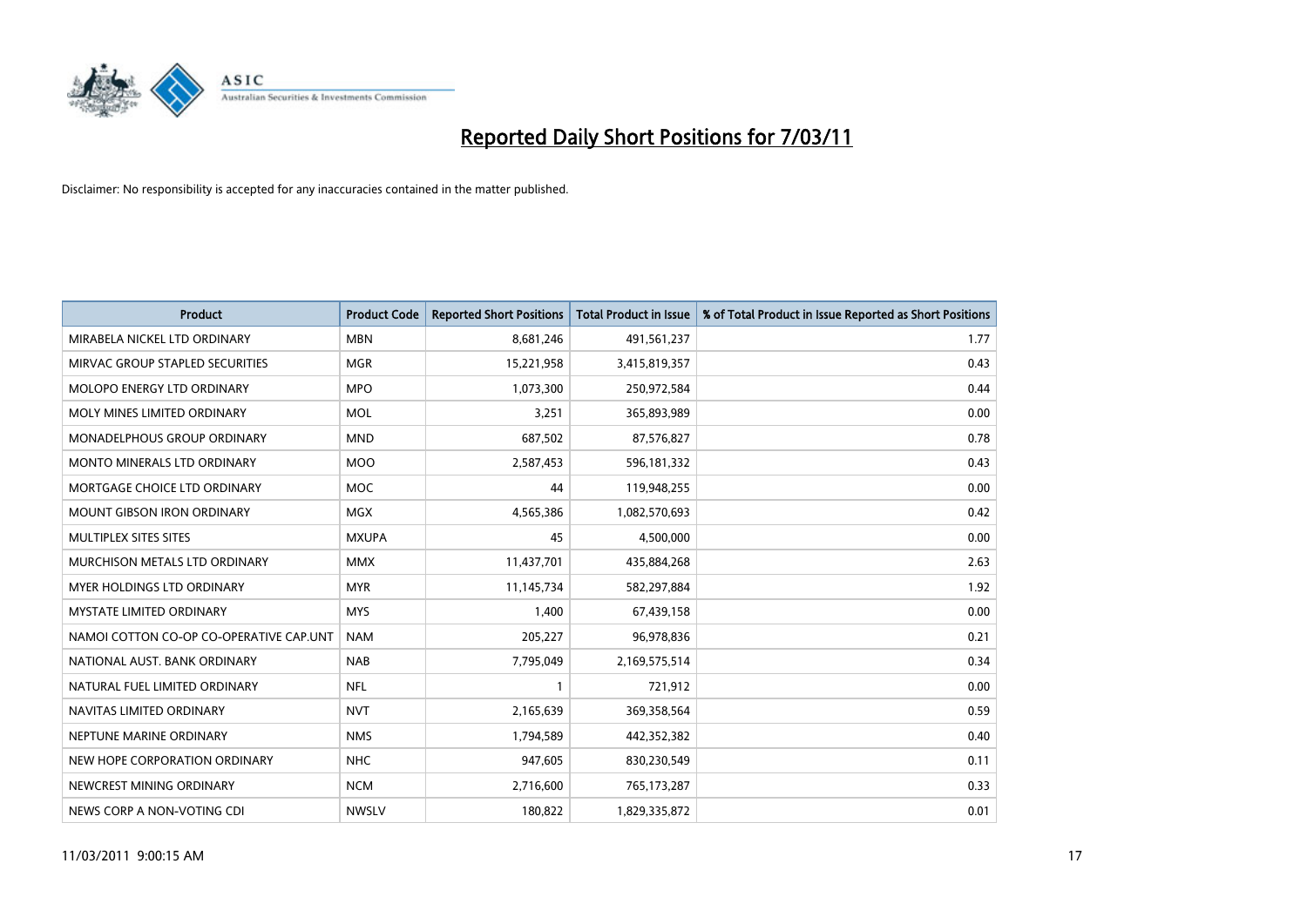

| <b>Product</b>                        | <b>Product Code</b> | <b>Reported Short Positions</b> | <b>Total Product in Issue</b> | % of Total Product in Issue Reported as Short Positions |
|---------------------------------------|---------------------|---------------------------------|-------------------------------|---------------------------------------------------------|
| NEWS CORP B VOTING CDI                | <b>NWS</b>          | 6,492,776                       | 798,520,953                   | 0.81                                                    |
| NEXBIS LIMITED ORDINARY               | <b>NBS</b>          | 63,733                          | 798,356,704                   | 0.01                                                    |
| NEXUS ENERGY LIMITED ORDINARY         | <b>NXS</b>          | 17,633,448                      | 1,020,257,304                 | 1.72                                                    |
| NIB HOLDINGS LIMITED ORDINARY         | <b>NHF</b>          | 4,385                           | 466,765,752                   | 0.00                                                    |
| NIDO PETROLEUM ORDINARY               | <b>NDO</b>          | 63,244                          | 1,373,822,119                 | 0.00                                                    |
| NKWE PLATINUM 10C US COMMON           | <b>NKP</b>          | 240,577                         | 559,651,184                   | 0.05                                                    |
| NOBLE MINERAL RES ORDINARY            | <b>NMG</b>          | 733,070                         | 380,883,586                   | 0.19                                                    |
| NORTHERN CREST ORDINARY               | <b>NOC</b>          | 24,345                          | 116,074,781                   | 0.02                                                    |
| NORTHERN ENERGY CORP ORDINARY         | <b>NEC</b>          | 29,448                          | 130,653,363                   | 0.02                                                    |
| NORTHERN IRON LTD ORDINARY            | <b>NFE</b>          | 1,065,088                       | 336,084,863                   | 0.31                                                    |
| NORTHERN MIN LTD ORDINARY             | <b>NTU</b>          | 97,075                          | 164,595,022                   | 0.06                                                    |
| NORTON GOLD FIELDS ORDINARY           | <b>NGF</b>          | 3,000                           | 684,830,265                   | 0.00                                                    |
| NRW HOLDINGS LIMITED ORDINARY         | <b>NWH</b>          | 244.021                         | 251,223,000                   | 0.09                                                    |
| NUCOAL RESOURCES NL ORDINARY          | <b>NCR</b>          | 1,923,751                       | 434,612,580                   | 0.45                                                    |
| NUFARM LIMITED ORDINARY               | <b>NUF</b>          | 5,905,844                       | 261,833,005                   | 2.23                                                    |
| NUPLEX INDUSTRIES ORDINARY            | <b>NPX</b>          | 107,106                         | 195,060,783                   | 0.05                                                    |
| NYOTA MINERALS LTD ORDINARY           | <b>NYO</b>          | 1,958,152                       | 477,948,263                   | 0.41                                                    |
| OAKTON LIMITED ORDINARY               | <b>OKN</b>          | 669,617                         | 93,674,235                    | 0.71                                                    |
| OCEANAGOLD CORP. CHESS DEPOSITARY INT | <b>OGC</b>          | 578,937                         | 262,062,610                   | 0.23                                                    |
| OCEANIA CAPITAL LTD ORDINARY          | <b>OCP</b>          | 2,500                           | 91,921,295                    | 0.00                                                    |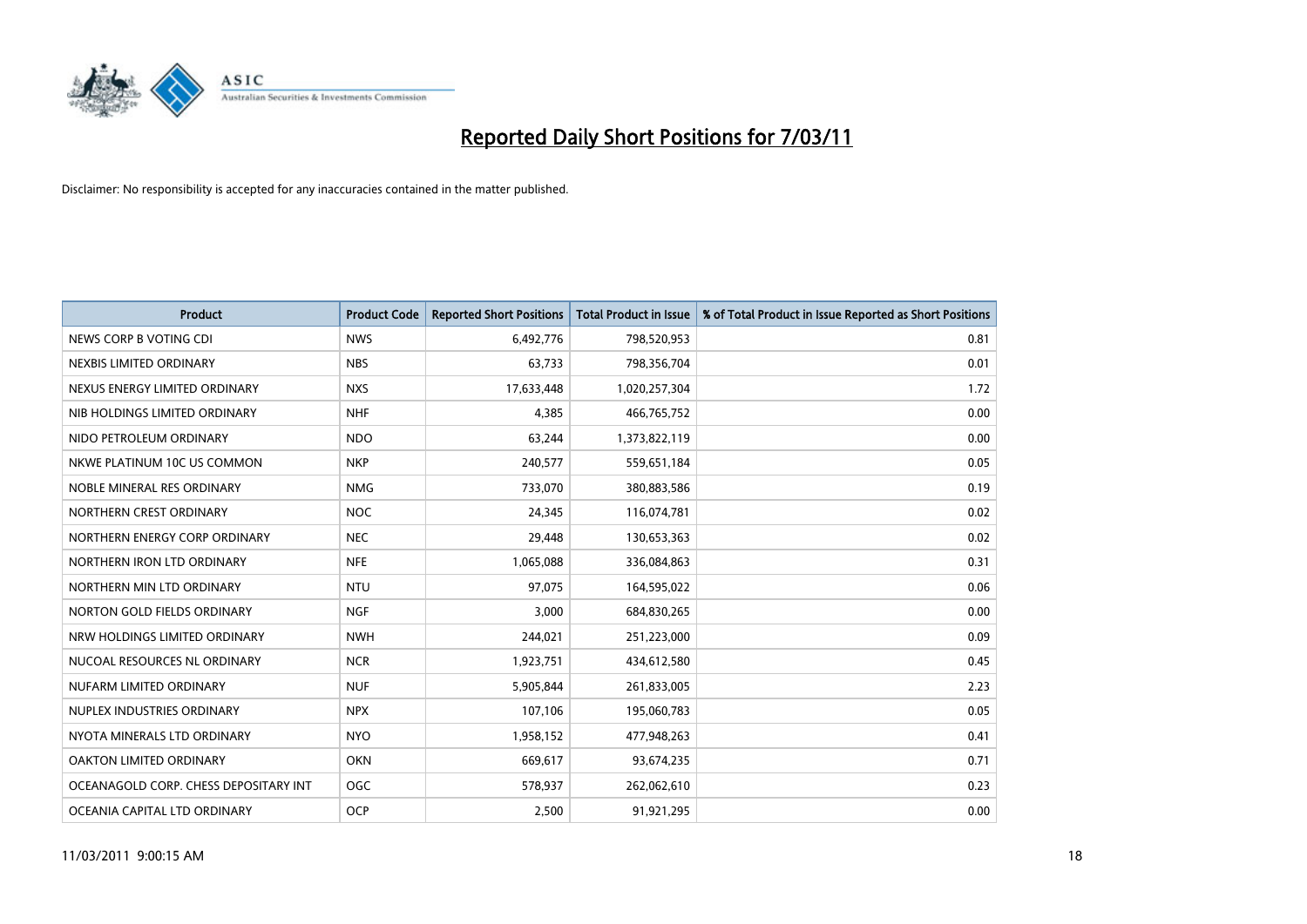

| <b>Product</b>                   | <b>Product Code</b> | <b>Reported Short Positions</b> | Total Product in Issue | % of Total Product in Issue Reported as Short Positions |
|----------------------------------|---------------------|---------------------------------|------------------------|---------------------------------------------------------|
| OIL SEARCH LTD ORDINARY          | <b>OSH</b>          | 3,593,220                       | 1,312,888,303          | 0.27                                                    |
| OM HOLDINGS LIMITED ORDINARY     | OMH                 | 4,897,983                       | 503,085,150            | 0.95                                                    |
| <b>ONESTEEL LIMITED ORDINARY</b> | OST                 | 9,267,667                       | 1,334,723,421          | 0.67                                                    |
| ORICA LIMITED ORDINARY           | ORI                 | 900,468                         | 363,223,767            | 0.23                                                    |
| ORIGIN ENERGY ORDINARY           | <b>ORG</b>          | 3,283,283                       | 885,185,012            | 0.36                                                    |
| ORMIL ENERGY LIMITED ORDINARY    | <b>OMX</b>          | 15,000                          | 301,612,250            | 0.00                                                    |
| OROCOBRE LIMITED ORDINARY        | <b>ORE</b>          | 505,222                         | 102,813,894            | 0.49                                                    |
| OROTONGROUP LIMITED ORDINARY     | ORL                 | 6,141                           | 40,880,902             | 0.02                                                    |
| OTTO ENERGY LIMITED ORDINARY     | OEL                 | 115,948                         | 1,134,540,071          | 0.01                                                    |
| OZ MINERALS ORDINARY             | OZL                 | 24,972,316                      | 3,238,546,504          | 0.76                                                    |
| <b>PACIFIC BRANDS ORDINARY</b>   | <b>PBG</b>          | 10,968,248                      | 931,386,248            | 1.19                                                    |
| PALADIN ENERGY LTD ORDINARY      | <b>PDN</b>          | 16,818,821                      | 777,475,983            | 2.15                                                    |
| PANAUST LIMITED ORDINARY         | <b>PNA</b>          | 11,833,087                      | 2,963,456,676          | 0.38                                                    |
| PANORAMIC RESOURCES ORDINARY     | PAN                 | 199,278                         | 207,050,710            | 0.09                                                    |
| PAPERLINX LIMITED ORDINARY       | <b>PPX</b>          | 27,929,049                      | 603,580,761            | 4.62                                                    |
| PAPILLON RES LTD ORDINARY        | PIR                 | 575,637                         | 188,979,868            | 0.30                                                    |
| PATTIES FOODS LTD ORDINARY       | PFL                 |                                 | 138,908,853            | 0.00                                                    |
| PEET LIMITED ORDINARY            | <b>PPC</b>          | 119,272                         | 302,965,804            | 0.03                                                    |
| PENINSULA ENERGY LTD ORDINARY    | <b>PEN</b>          | 1,075,565                       | 2,082,328,714          | 0.05                                                    |
| PERILYA LIMITED ORDINARY         | PEM                 | 1,527,681                       | 526,075,563            | 0.29                                                    |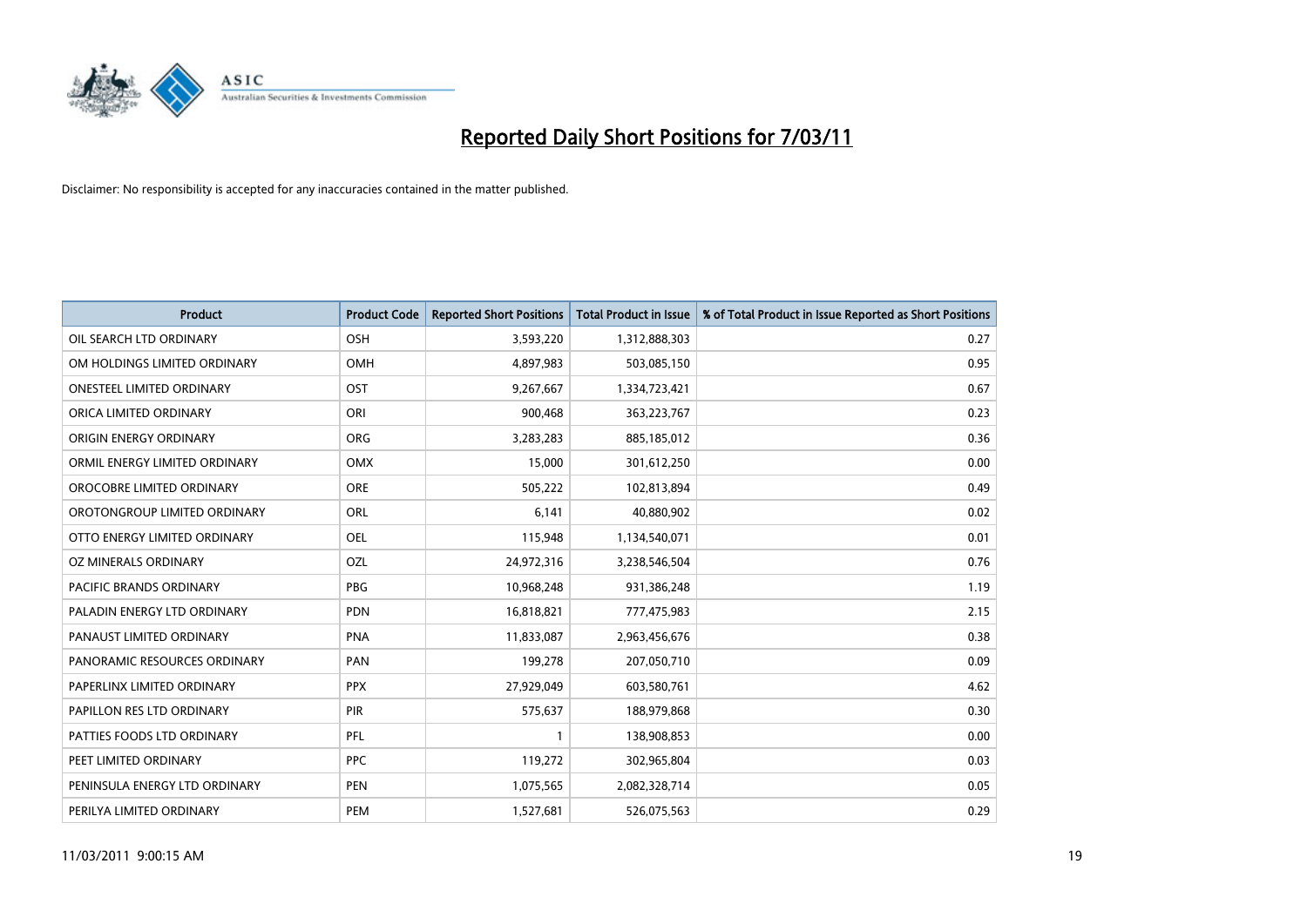

| Product                              | <b>Product Code</b> | <b>Reported Short Positions</b> | Total Product in Issue | % of Total Product in Issue Reported as Short Positions |
|--------------------------------------|---------------------|---------------------------------|------------------------|---------------------------------------------------------|
| PERPETUAL LIMITED ORDINARY           | <b>PPT</b>          | 2,484,306                       | 44,140,166             | 5.61                                                    |
| PERSEUS MINING LTD ORDINARY          | PRU                 | 1,718,994                       | 423,187,088            | 0.41                                                    |
| PETSEC ENERGY ORDINARY               | <b>PSA</b>          | 223,332                         | 231,283,622            | 0.10                                                    |
| PHARMAXIS LTD ORDINARY               | <b>PXS</b>          | 607,915                         | 228,127,809            | 0.26                                                    |
| PHOTON GROUP LTD ORDINARY            | <b>PGA</b>          | 250,510                         | 1,540,543,357          | 0.02                                                    |
| PIKE RIVER COAL ORDINARY             | <b>PRC</b>          | 257,595                         | 405,513,933            | 0.06                                                    |
| PLATINUM ASSET ORDINARY              | <b>PTM</b>          | 6,176,140                       | 561,347,878            | 1.10                                                    |
| PLATINUM AUSTRALIA ORDINARY          | <b>PLA</b>          | 3,520,738                       | 392,430,039            | 0.91                                                    |
| PLATINUM CAPITAL LTD ORDINARY        | <b>PMC</b>          |                                 | 163,732,888            | 0.00                                                    |
| PMP LIMITED ORDINARY                 | <b>PMP</b>          | 1,783,597                       | 335,338,483            | 0.53                                                    |
| PORT BOUVARD LIMITED ORDINARY        | PBD                 | 6,754                           | 593,868,295            | 0.00                                                    |
| PREMIER INVESTMENTS ORDINARY         | <b>PMV</b>          | 316,301                         | 155,030,045            | 0.21                                                    |
| PRIMARY HEALTH CARE ORDINARY         | PRY                 | 10,770,144                      | 496,073,188            | 2.17                                                    |
| PRIME INFR GROUP. STAPLED SECURITIES | PIH                 | 308,735                         | 351,776,795            | 0.09                                                    |
| PRIME MEDIA GRP LTD ORDINARY         | <b>PRT</b>          | 17,125                          | 366,330,303            | 0.00                                                    |
| PRIMEAG AUSTRALIA ORDINARY           | PAG                 | 895                             | 150,569,976            | 0.00                                                    |
| PROGEN PHARMACEUTIC ORDINARY         | PGL                 | 151,596                         | 24,709,097             | 0.61                                                    |
| PROGRAMMED ORDINARY                  | <b>PRG</b>          | 493,839                         | 118,169,908            | 0.43                                                    |
| PSIVIDA CORP CDI 1:1                 | <b>PVA</b>          | 6,878                           | 8,979,205              | 0.08                                                    |
| <b>QANTAS AIRWAYS ORDINARY</b>       | QAN                 | 26,243,954                      | 2,265,123,620          | 1.17                                                    |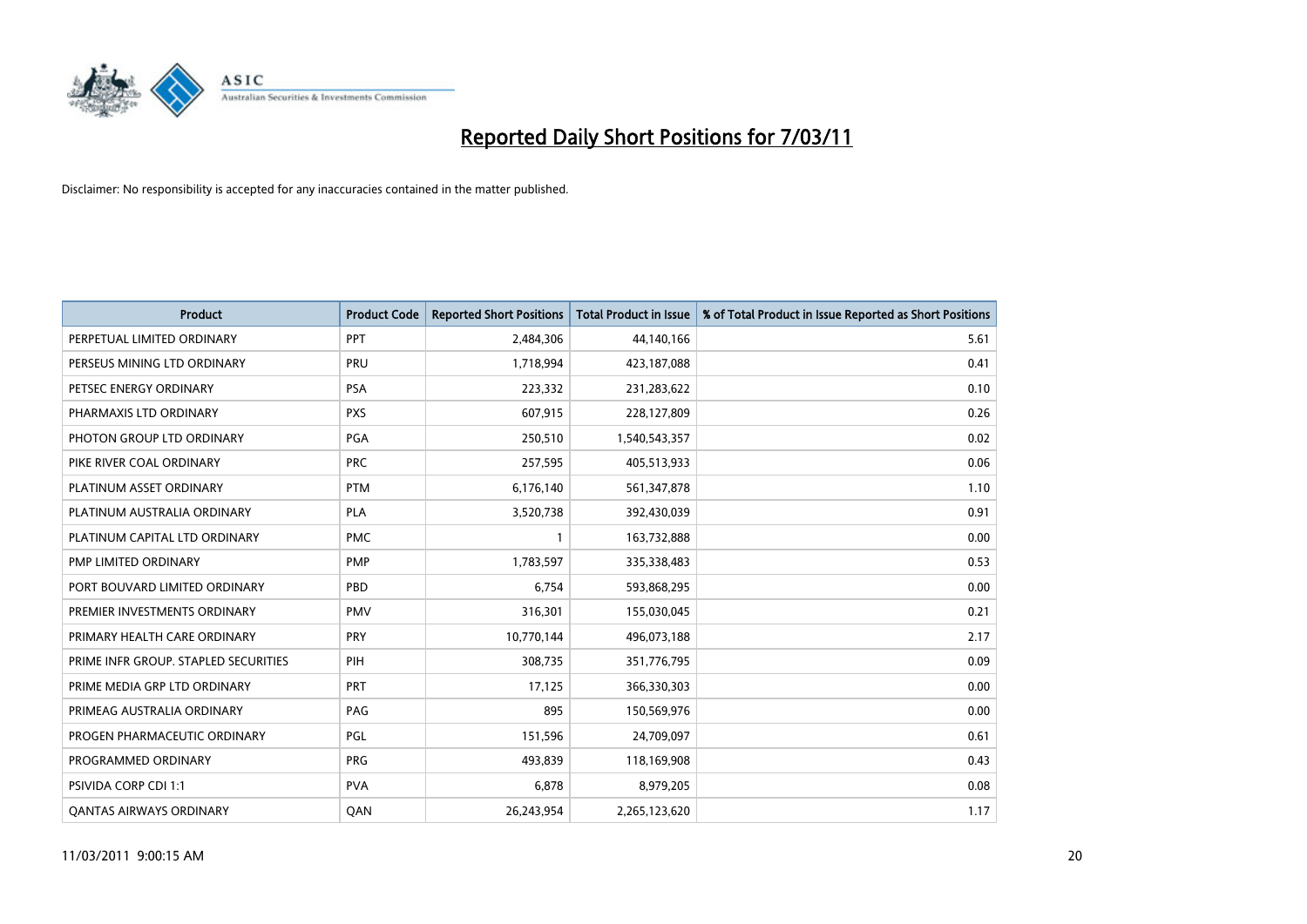

| <b>Product</b>                      | <b>Product Code</b> | <b>Reported Short Positions</b> | <b>Total Product in Issue</b> | % of Total Product in Issue Reported as Short Positions |
|-------------------------------------|---------------------|---------------------------------|-------------------------------|---------------------------------------------------------|
| OBE INSURANCE GROUP ORDINARY        | <b>OBE</b>          | 19,791,945                      | 1,051,756,499                 | 1.86                                                    |
| OR NATIONAL LIMITED ORDINARY        | <b>ORN</b>          | 12,391,075                      | 2,440,000,000                 | 0.51                                                    |
| <b>OUICKSTEP HOLDINGS ORDINARY</b>  | OHL                 | 947                             | 253,562,870                   | 0.00                                                    |
| RAMELIUS RESOURCES ORDINARY         | <b>RMS</b>          | 91,942                          | 291,208,795                   | 0.03                                                    |
| RAMSAY HEALTH CARE ORDINARY         | <b>RHC</b>          | 1,095,478                       | 202,081,252                   | 0.53                                                    |
| <b>RCR TOMLINSON ORDINARY</b>       | <b>RCR</b>          | 68.067                          | 131,892,672                   | 0.05                                                    |
| <b>REA GROUP ORDINARY</b>           | <b>REA</b>          | 8,476                           | 129,691,280                   | 0.00                                                    |
| RECKON LIMITED ORDINARY             | <b>RKN</b>          | 2                               | 133,384,060                   | 0.00                                                    |
| RED FORK ENERGY ORDINARY            | <b>RFE</b>          | 7,805                           | 139,535,000                   | 0.01                                                    |
| REED RESOURCES LTD ORDINARY         | <b>RDR</b>          | 397,582                         | 212,786,249                   | 0.19                                                    |
| <b>REGIS RESOURCES ORDINARY</b>     | <b>RRL</b>          | 1,942,550                       | 430,750,415                   | 0.45                                                    |
| RESMED INC CDI 10:1                 | <b>RMD</b>          | 6,238,669                       | 1,534,676,730                 | 0.42                                                    |
| <b>RESOLUTE MINING ORDINARY</b>     | <b>RSG</b>          | 3,782,340                       | 467,211,233                   | 0.81                                                    |
| <b>RESOURCE GENERATION ORDINARY</b> | <b>RES</b>          | 214,311                         | 243,900,530                   | 0.08                                                    |
| REVERSE CORP LIMITED ORDINARY       | <b>REF</b>          | 25,141                          | 92,382,175                    | 0.03                                                    |
| REX MINERALS LIMITED ORDINARY       | <b>RXM</b>          | 80,361                          | 150,317,460                   | 0.05                                                    |
| <b>RHG LIMITED ORDINARY</b>         | <b>RHG</b>          | 92,070                          | 318,745,978                   | 0.02                                                    |
| RIALTO ENERGY ORDINARY              | <b>RIA</b>          | 34,286                          | 346,629,841                   | 0.01                                                    |
| RIDLEY CORPORATION ORDINARY         | <b>RIC</b>          | 214,021                         | 307,817,071                   | 0.07                                                    |
| RIO TINTO LIMITED ORDINARY          | <b>RIO</b>          | 12,840,398                      | 435,758,720                   | 2.93                                                    |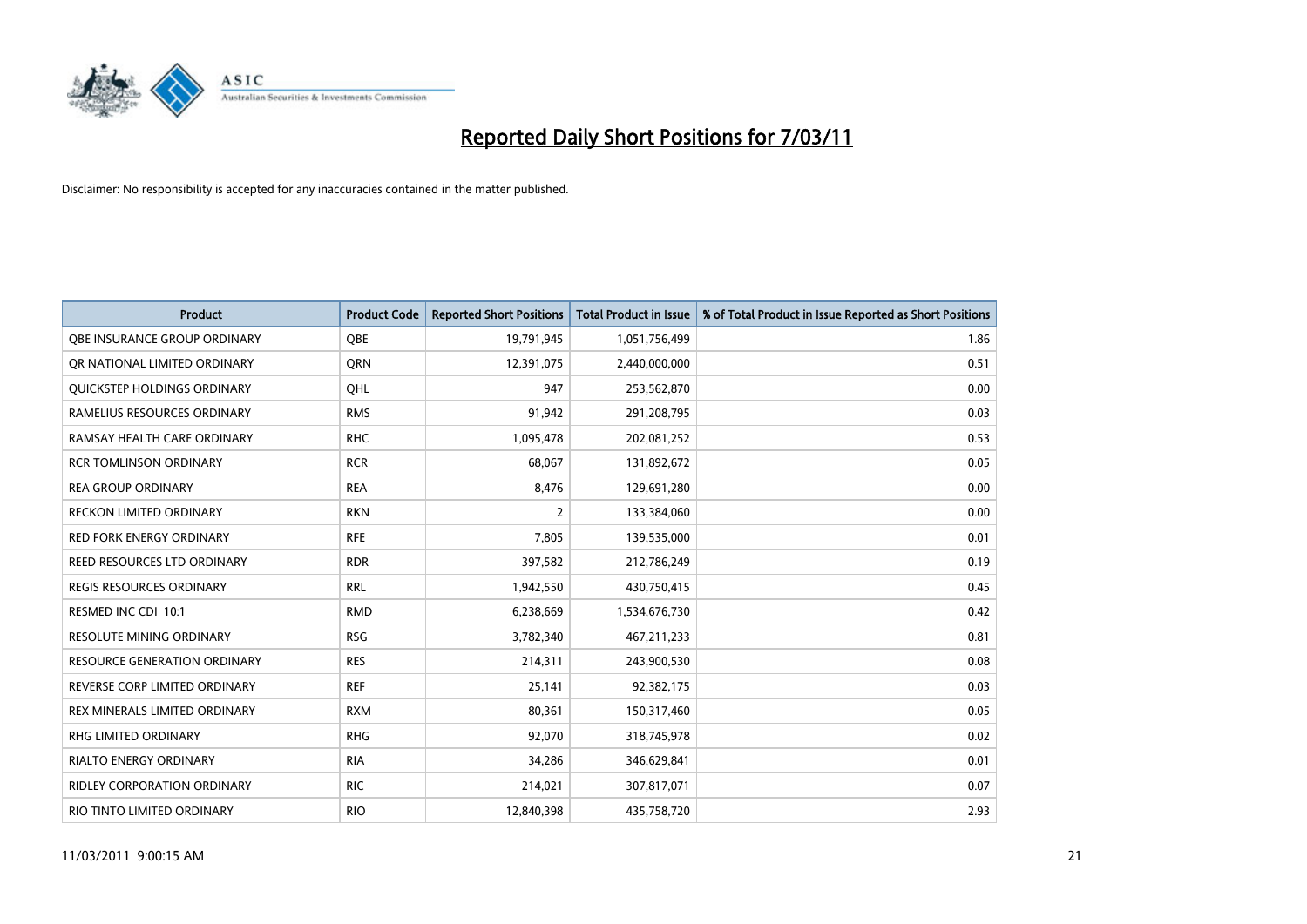

| <b>Product</b>                    | <b>Product Code</b> | <b>Reported Short Positions</b> | <b>Total Product in Issue</b> | % of Total Product in Issue Reported as Short Positions |
|-----------------------------------|---------------------|---------------------------------|-------------------------------|---------------------------------------------------------|
| <b>RIVERCITY MOTORWAY STAPLED</b> | <b>RCY</b>          | 132,000                         | 957,010,115                   | 0.01                                                    |
| RIVERSDALE MINING ORDINARY        | <b>RIV</b>          | 1,471,473                       | 236,696,188                   | 0.62                                                    |
| ROBUST RESOURCES ORDINARY         | <b>ROL</b>          | 21,492                          | 84,194,097                    | 0.02                                                    |
| ROC OIL COMPANY ORDINARY          | <b>ROC</b>          | 9,729,711                       | 713,154,560                   | 1.37                                                    |
| RP DATA LTD ORDINARY              | <b>RPX</b>          | 17,325                          | 149,246,421                   | 0.01                                                    |
| SAI GLOBAL LIMITED ORDINARY       | SAI                 | 184,580                         | 198,041,195                   | 0.08                                                    |
| SALMAT LIMITED ORDINARY           | <b>SLM</b>          | 180,078                         | 159,749,049                   | 0.11                                                    |
| SAMSON OIL & GAS LTD ORDINARY     | <b>SSN</b>          | 215,957                         | 1,691,943,118                 | 0.01                                                    |
| SANDFIRE RESOURCES ORDINARY       | <b>SFR</b>          | 54,276                          | 148,309,969                   | 0.03                                                    |
| <b>SANTOS LTD ORDINARY</b>        | <b>STO</b>          | 5,157,187                       | 874,246,838                   | 0.57                                                    |
| SARACEN MINERAL ORDINARY          | <b>SAR</b>          | 401,024                         | 492,151,415                   | 0.08                                                    |
| SEDGMAN LIMITED ORDINARY          | <b>SDM</b>          | 379,629                         | 207,997,898                   | 0.17                                                    |
| SEEK LIMITED ORDINARY             | <b>SEK</b>          | 2,505,215                       | 336,584,488                   | 0.74                                                    |
| SENETAS CORPORATION ORDINARY      | <b>SEN</b>          | 756,999                         | 463,105,195                   | 0.16                                                    |
| SENEX ENERGY LIMITED ORDINARY     | SXY                 | 47,674                          | 588,424,680                   | 0.01                                                    |
| SERVCORP LIMITED ORDINARY         | SRV                 | 231,584                         | 98,440,807                    | 0.23                                                    |
| SERVICE STREAM ORDINARY           | <b>SSM</b>          | 344,663                         | 283,418,867                   | 0.12                                                    |
| SEVEN GROUP HOLDINGS ORDINARY     | <b>SVW</b>          | 98,538                          | 305,410,281                   | 0.03                                                    |
| SIGMA PHARMACEUTICAL ORDINARY     | <b>SIP</b>          | 20,537,854                      | 1,178,626,572                 | 1.77                                                    |
| SILEX SYSTEMS ORDINARY            | <b>SLX</b>          | 247,130                         | 170,128,997                   | 0.14                                                    |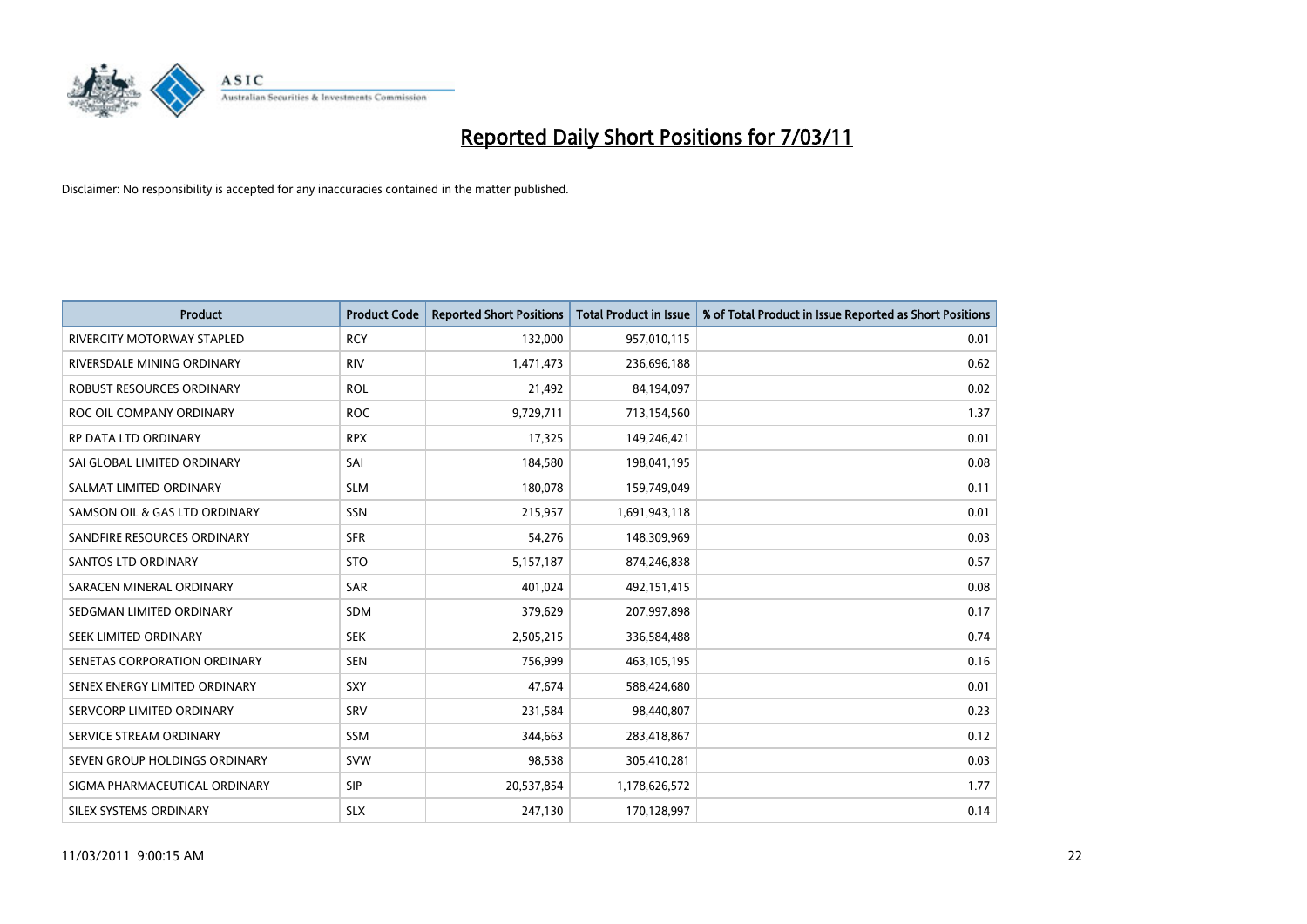

| <b>Product</b>                           | <b>Product Code</b> | <b>Reported Short Positions</b> | Total Product in Issue | % of Total Product in Issue Reported as Short Positions |
|------------------------------------------|---------------------|---------------------------------|------------------------|---------------------------------------------------------|
| SILVER LAKE RESOURCE ORDINARY            | <b>SLR</b>          | 204,102                         | 178,882,838            | 0.13                                                    |
| SIMS METAL MGMT LTD ORDINARY             | <b>SGM</b>          | 3,692,381                       | 204,927,017            | 1.82                                                    |
| SINGAPORE TELECOMM. CHESS DEPOSITARY INT | SGT                 | 3,323,426                       | 318,538,714            | 1.04                                                    |
| SKILLED GROUP LTD ORDINARY               | <b>SKE</b>          | 1,080,088                       | 224,511,171            | 0.48                                                    |
| SKY CITY ENTERTAIN, ORDINARY             | <b>SKC</b>          | 1,900,632                       | 575,114,687            | 0.33                                                    |
| <b>SKY NETWORK ORDINARY</b>              | <b>SKT</b>          | 302,328                         | 389,139,785            | 0.08                                                    |
| <b>SLATER &amp; GORDON ORDINARY</b>      | <b>SGH</b>          | 835                             | 149,202,224            | 0.00                                                    |
| SMS MANAGEMENT, ORDINARY                 | <b>SMX</b>          | 195,190                         | 67,661,358             | 0.29                                                    |
| SONIC HEALTHCARE ORDINARY                | <b>SHL</b>          | 6,234,036                       | 388,429,875            | 1.64                                                    |
| SOUL PATTINSON (W.H) ORDINARY            | SOL                 | 33.076                          | 238,640,580            | 0.01                                                    |
| SP AUSNET STAPLED SECURITIES             | <b>SPN</b>          | 7,615,053                       | 2,795,115,439          | 0.26                                                    |
| SPARK INFRASTRUCTURE STAPLED NOTE & UNIT | SKI                 | 10,431,261                      | 1,326,734,264          | 0.78                                                    |
| SPDR 200 FUND ETF UNITS                  | <b>STW</b>          | 8                               | 51,439,159             | 0.00                                                    |
| SPECIALTY FASHION ORDINARY               | <b>SFH</b>          | 2,323,735                       | 191,686,122            | 1.21                                                    |
| SPHERE MINERALS LTD ORDINARY             | <b>SPH</b>          | 1,991                           | 171,348,151            | 0.00                                                    |
| SPOTLESS GROUP LTD ORDINARY              | <b>SPT</b>          | 6,022,310                       | 261,070,153            | 2.30                                                    |
| ST BARBARA LIMITED ORDINARY              | <b>SBM</b>          | 3,508,682                       | 325,615,389            | 1.08                                                    |
| STAGING CONNECTIONS ORDINARY             | <b>STG</b>          | 2,917,189                       | 78,317,726             | 3.72                                                    |
| STANMORE COAL LTD ORDINARY               | <b>SMR</b>          | 61,831                          | 87,250,738             | 0.07                                                    |
| STARPHARMA HOLDINGS ORDINARY             | SPL                 | 16.000                          | 244,043,268            | 0.01                                                    |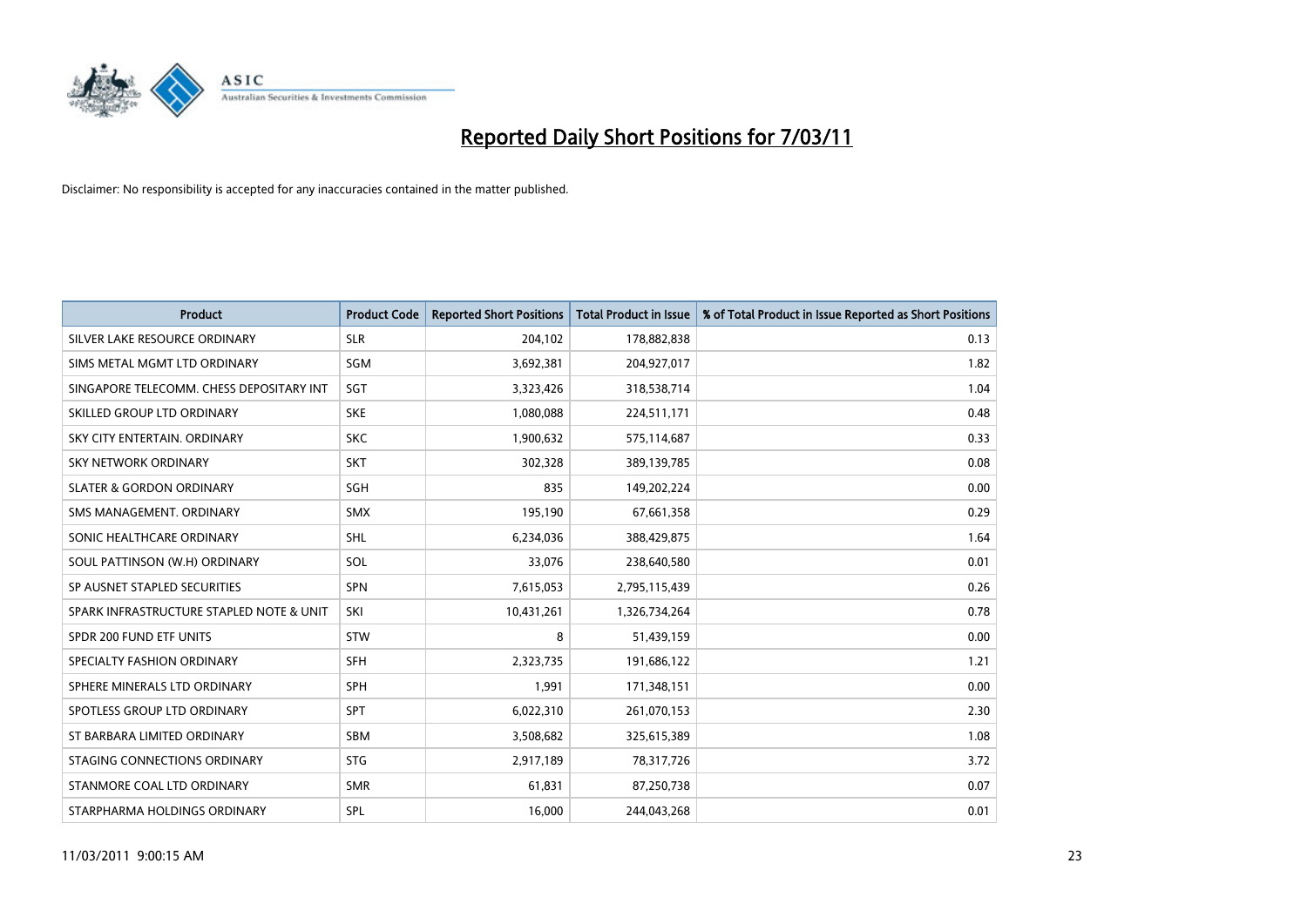

| <b>Product</b>                       | <b>Product Code</b> | <b>Reported Short Positions</b> | Total Product in Issue | % of Total Product in Issue Reported as Short Positions |
|--------------------------------------|---------------------|---------------------------------|------------------------|---------------------------------------------------------|
| STH AMERICAN COR LTD ORDINARY        | SAY                 | 9,200                           | 233,651,371            | 0.00                                                    |
| STH CRS ELECT ENGNR ORDINARY         | <b>SXE</b>          | 7,914                           | 124,178,939            | 0.01                                                    |
| STHN CROSS MEDIA ORDINARY            | SXL                 | 1,178,211                       | 378,827,750            | 0.31                                                    |
| STOCKLAND UNITS/ORD STAPLED          | SGP                 | 17,458,104                      | 2,383,036,717          | 0.73                                                    |
| STRAITS RES LTD. ORDINARY            | SRO                 | 2,668,723                       | 316, 342, 835          | 0.83                                                    |
| <b>STW COMMUNICATIONS ORDINARY</b>   | SGN                 | 223,045                         | 364,310,964            | 0.06                                                    |
| SUNCORP GROUP LTD ORDINARY           | <b>SUN</b>          | 6,867,923                       | 1,281,390,524          | 0.53                                                    |
| SUNDANCE ENERGY ORDINARY             | <b>SEA</b>          | 2,000                           | 276,709,585            | 0.00                                                    |
| SUNDANCE RESOURCES ORDINARY          | SDL                 | 11,212,368                      | 2,712,401,668          | 0.41                                                    |
| SUNLAND GROUP LTD ORDINARY           | SDG.                | 414,162                         | 224,881,794            | 0.17                                                    |
| SUPER RET REP LTD ORDINARY           | <b>SUL</b>          | 107,286                         | 129,039,842            | 0.09                                                    |
| SWICK MINING ORDINARY                | <b>SWK</b>          | 2,470                           | 236,724,970            | 0.00                                                    |
| SYMEX HOLDINGS ORDINARY              | <b>SYM</b>          | 6,633                           | 125,037,628            | 0.01                                                    |
| <b>TABCORP HOLDINGS LTD ORDINARY</b> | <b>TAH</b>          | 2,721,479                       | 684,918,140            | 0.40                                                    |
| <b>TALENT2 INTERNATION ORDINARY</b>  | <b>TWO</b>          | $\overline{7}$                  | 142,063,750            | 0.00                                                    |
| <b>TALISMAN MINING ORDINARY</b>      | <b>TLM</b>          | 11,994                          | 130,438,627            | 0.01                                                    |
| TANAMI GOLD NL ORDINARY              | <b>TAM</b>          | 13,799                          | 260,997,677            | 0.01                                                    |
| TAP OIL LIMITED ORDINARY             | <b>TAP</b>          | 1,367,426                       | 240,967,311            | 0.58                                                    |
| TASSAL GROUP LIMITED ORDINARY        | <b>TGR</b>          | 27,890                          | 146,304,404            | 0.01                                                    |
| TATTS GROUP LTD ORDINARY             | <b>TTS</b>          | 30,064,623                      | 1,301,074,556          | 2.32                                                    |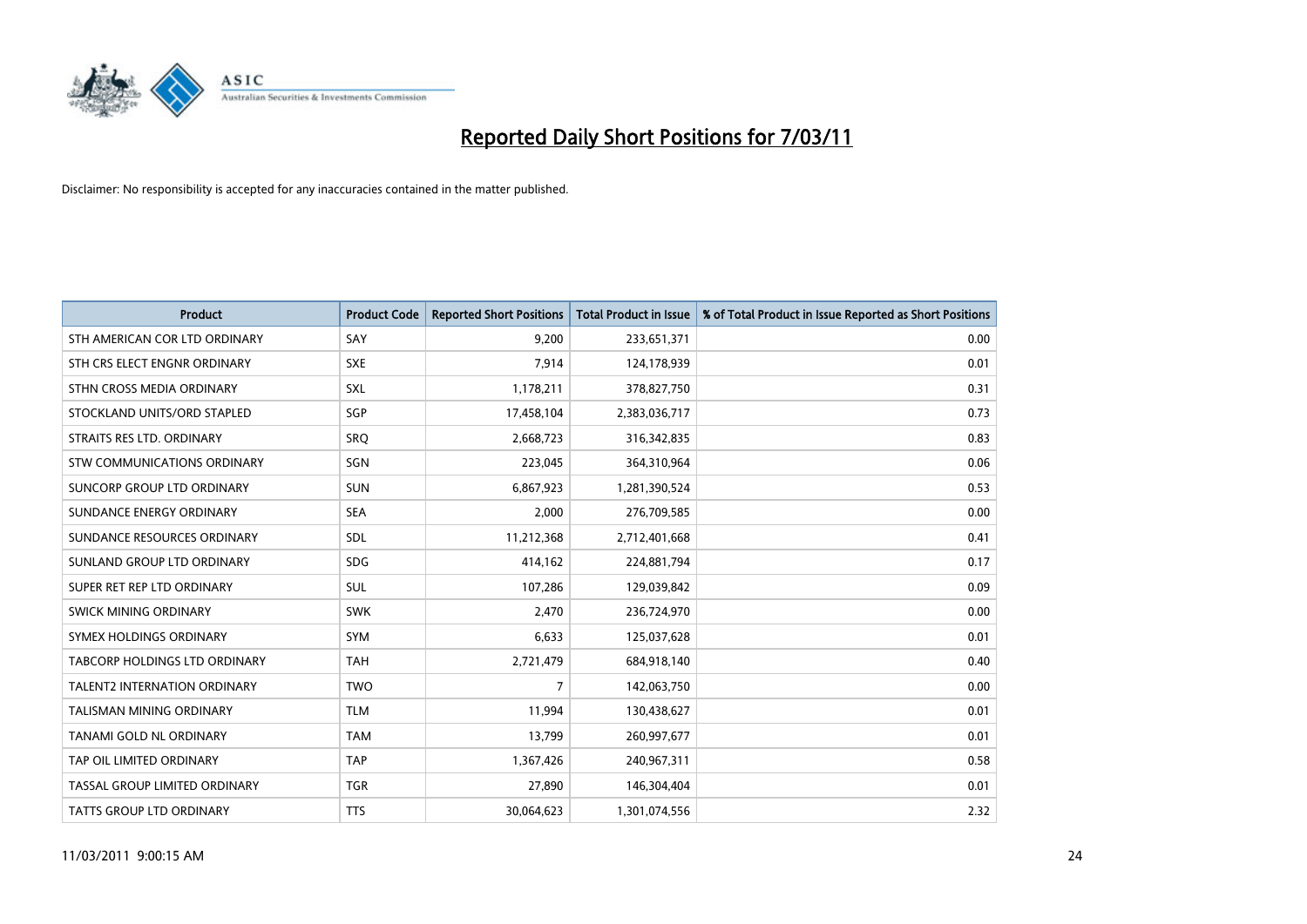

| <b>Product</b>                          | <b>Product Code</b> | <b>Reported Short Positions</b> | <b>Total Product in Issue</b> | % of Total Product in Issue Reported as Short Positions |
|-----------------------------------------|---------------------|---------------------------------|-------------------------------|---------------------------------------------------------|
| TELECOM CORPORATION ORDINARY            | <b>TEL</b>          | 27,186,523                      | 1,924,626,240                 | 1.41                                                    |
| TELSTRA CORPORATION. ORDINARY           | <b>TLS</b>          | 73,824,207                      | 12,443,074,357                | 0.58                                                    |
| TEN NETWORK HOLDINGS ORDINARY           | <b>TEN</b>          | 22,310,590                      | 1,045,236,720                 | 2.12                                                    |
| TERANGA GOLD CORP CDI 1:1               | <b>TGZ</b>          | 205,833                         | 149,817,696                   | 0.13                                                    |
| TFS CORPORATION LTD ORDINARY            | <b>TFC</b>          | 64,242                          | 228,397,097                   | 0.02                                                    |
| THE REJECT SHOP ORDINARY                | <b>TRS</b>          | 369,449                         | 26,033,570                    | 1.42                                                    |
| THOR MINING PLC CHESS DEPOSITARY        | <b>THR</b>          | 2,307                           | 240,235,256                   | 0.00                                                    |
| THORN GROUP LIMITED ORDINARY            | <b>TGA</b>          | 2,361                           | 129,858,924                   | 0.00                                                    |
| THUNDELARRA EXPLOR. ORDINARY            | <b>THX</b>          | 32,692                          | 153,414,483                   | 0.02                                                    |
| <b>TIGER RESOURCES ORDINARY</b>         | <b>TGS</b>          | 2,541                           | 668,635,549                   | 0.00                                                    |
| TIMBERCORP LIMITED ORDINARY             | <b>TIM</b>          | 90,074                          | 352,071,429                   | 0.02                                                    |
| TISHMAN SPEYER UNITS                    | <b>TSO</b>          | 49,050                          | 338,440,904                   | 0.01                                                    |
| TNG LIMITED ORDINARY                    | <b>TNG</b>          | 4,321                           | 258,055,076                   | 0.00                                                    |
| TOLL HOLDINGS LTD ORDINARY              | <b>TOL</b>          | 13,863,593                      | 706,577,616                   | 1.97                                                    |
| TORO ENERGY LIMITED ORDINARY            | <b>TOE</b>          | 35,404                          | 964,936,676                   | 0.00                                                    |
| <b>TOWER AUSTRALIA ORDINARY</b>         | <b>TAL</b>          | 268,791                         | 419,652,394                   | 0.05                                                    |
| <b>TOWER LIMITED ORDINARY</b>           | <b>TWR</b>          | 690,119                         | 263,603,448                   | 0.26                                                    |
| TOX FREE SOLUTIONS ORDINARY             | <b>TOX</b>          | 68,870                          | 92,290,500                    | 0.07                                                    |
| TPG TELECOM LIMITED ORDINARY            | <b>TPM</b>          | 3,249,693                       | 775,522,421                   | 0.41                                                    |
| TRANSFIELD SERV INFR STAPLED SECURITIES | <b>TSI</b>          | 1,663,083                       | 434,862,971                   | 0.38                                                    |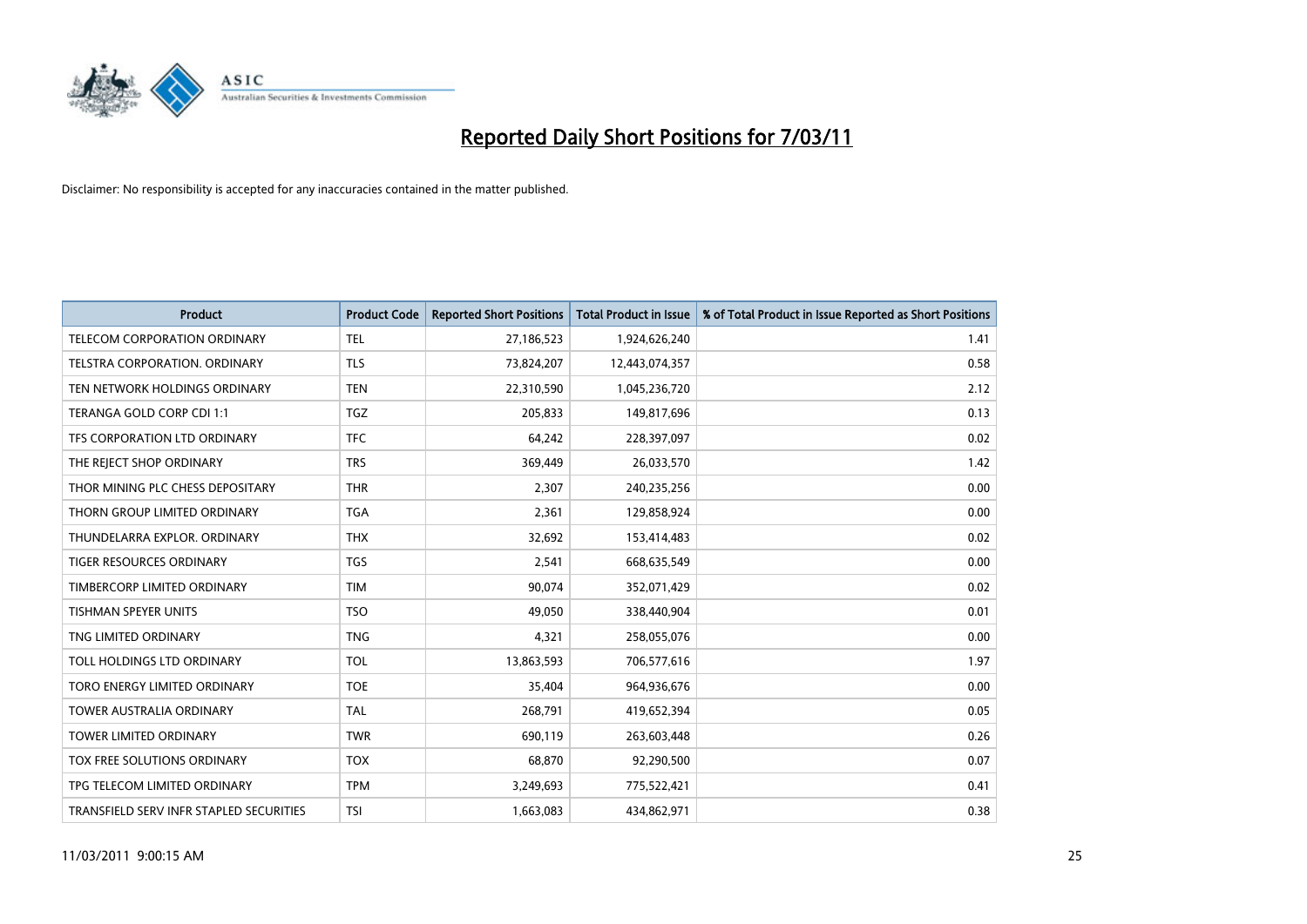

| <b>Product</b>                            | <b>Product Code</b> | <b>Reported Short Positions</b> | Total Product in Issue | % of Total Product in Issue Reported as Short Positions |
|-------------------------------------------|---------------------|---------------------------------|------------------------|---------------------------------------------------------|
| <b>TRANSFIELD SERVICES ORDINARY</b>       | <b>TSE</b>          | 870,118                         | 549,715,957            | 0.16                                                    |
| TRANSPACIFIC INDUST. ORDINARY             | <b>TPI</b>          | 18,996,774                      | 960,638,735            | 1.99                                                    |
| TRANSURBAN GROUP TRIPLE STAPLED SEC.      | <b>TCL</b>          | 5,265,171                       | 1,443,543,731          | 0.37                                                    |
| TRINITY GROUP STAPLED SECURITIES          | <b>TCO</b>          | 3,419                           | 231,701,539            | 0.00                                                    |
| TROY RESOURCES NL ORDINARY                | <b>TRY</b>          | 23,061                          | 87,565,323             | 0.03                                                    |
| <b>UGL LIMITED ORDINARY</b>               | <b>UGL</b>          | 4,769,458                       | 166,028,705            | 2.87                                                    |
| UNILIFE CORPORATION CDI US PROHIBITED     | <b>UNS</b>          | 163.342                         | 277,791,611            | 0.05                                                    |
| UNITY MINING LTD ORDINARY                 | <b>UML</b>          | 23,755                          | 509,712,735            | 0.00                                                    |
| UXC LIMITED ORDINARY                      | <b>UXC</b>          | 887,336                         | 305,789,718            | 0.29                                                    |
| VALAD PROPERTY GROUP STAPLED US PROHIBIT. | <b>VPG</b>          | 4,794,453                       | 115,108,116            | 4.16                                                    |
| VDM GROUP LIMITED ORDINARY                | <b>VMG</b>          | 11,116                          | 193,127,749            | 0.01                                                    |
| <b>VENTURE MINERALS ORDINARY</b>          | <b>VMS</b>          | 182,627                         | 220,943,592            | 0.08                                                    |
| <b>VENTUREX RESOURCES ORDINARY</b>        | <b>VXR</b>          | 4,199,014                       | 1,087,242,726          | 0.39                                                    |
| <b>VIRGIN BLUE HOLDINGS ORDINARY</b>      | <b>VBA</b>          | 37,431,343                      | 2,210,197,600          | 1.70                                                    |
| <b>VISION GROUP HLDGS ORDINARY</b>        | <b>VGH</b>          | 78.000                          | 73,583,806             | 0.11                                                    |
| <b>VITA GROUP LTD ORDINARY</b>            | <b>VTG</b>          | 75,190                          | 142,499,800            | 0.05                                                    |
| VITERRA INC CDI 1:1                       | <b>VTA</b>          | 3,828                           | 68,629,939             | 0.01                                                    |
| <b>WATPAC LIMITED ORDINARY</b>            | <b>WTP</b>          | 29,304                          | 183,341,382            | 0.01                                                    |
| <b>WDS LIMITED ORDINARY</b>               | <b>WDS</b>          | 101,091                         | 143,107,458            | 0.07                                                    |
| <b>WEBJET LIMITED ORDINARY</b>            | <b>WEB</b>          | 52,338                          | 77,961,278             | 0.07                                                    |